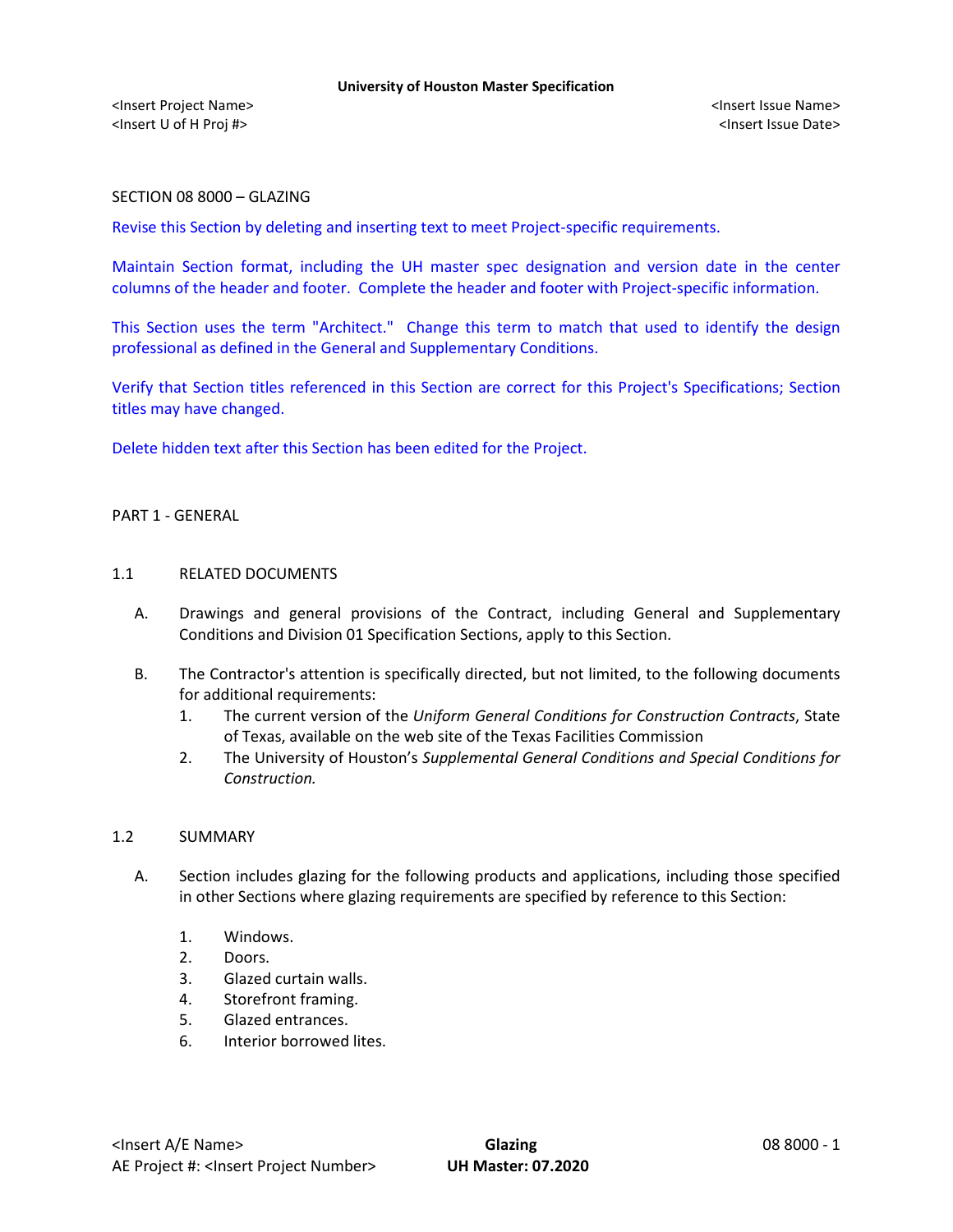## 1.3 DEFINITIONS

- A. Glass Manufacturers: Firms that produce primary glass, fabricated glass, or both, as defined in referenced glazing publications.
- B. Glass Thicknesses: Indicated by thickness designations in millimeters according to ASTM C 1036.
- C. Interspace: Space between lites of an insulating-glass unit.

## 1.4 PERFORMANCE REQUIREMENTS

- A. General: Installed glazing systems shall withstand normal thermal movement and wind and impact loads (where applicable) without failure, including loss or glass breakage attributable to the following: defective manufacture, fabrication, or installation; failure of sealants or gaskets to remain watertight and airtight; deterioration of glazing materials; or other defects in construction.
- B. Delegated Design: Design glass, including comprehensive engineering analysis according to ASTM E 1300 by a qualified professional engineer, using the following design criteria:
	- 1. Design Wind Pressures: As indicated on Drawings.
	- 2. Vertical Glazing: For glass surfaces sloped 15 degrees or less from vertical, design glass to resist design wind pressure based on glass type factors for short-duration load.
	- 3. Maximum Lateral Deflection: For glass supported on all four edges, limit center-of-glass deflection at design wind pressure to not more than 1/200 times the short-side length or (25 mm) flexure limit of glass, whichever is less.
	- 4. Differential Shading: Design glass to resist thermal stresses induced by differential shading within individual glass lites.
- C. Thermal Movements: Allow for thermal movements from ambient and surface temperature changes acting on glass framing members and glazing components.
	- 1. Temperature Change: 120 deg F (67 deg C), ambient; 180 deg F (100 deg C), material surfaces.
	- D. Windborne-Debris-Impact Resistance: Exterior glazing shall comply with basic protection testing requirements in ASTM E 1996 for Wind Zone 3 when tested according to ASTM E 1886. Test specimens shall be no smaller in width and length than glazing indicated for use on Project and shall be installed in same manner as glazing indicated for use on Project.
		- 1. Large-Missile Test: For glazing located within 30 feet of grade. Includes Floor 1 only.
		- 2. Small-Missile Test: For glazing located more than 30 feet above grade. Includes Floors 2- 12.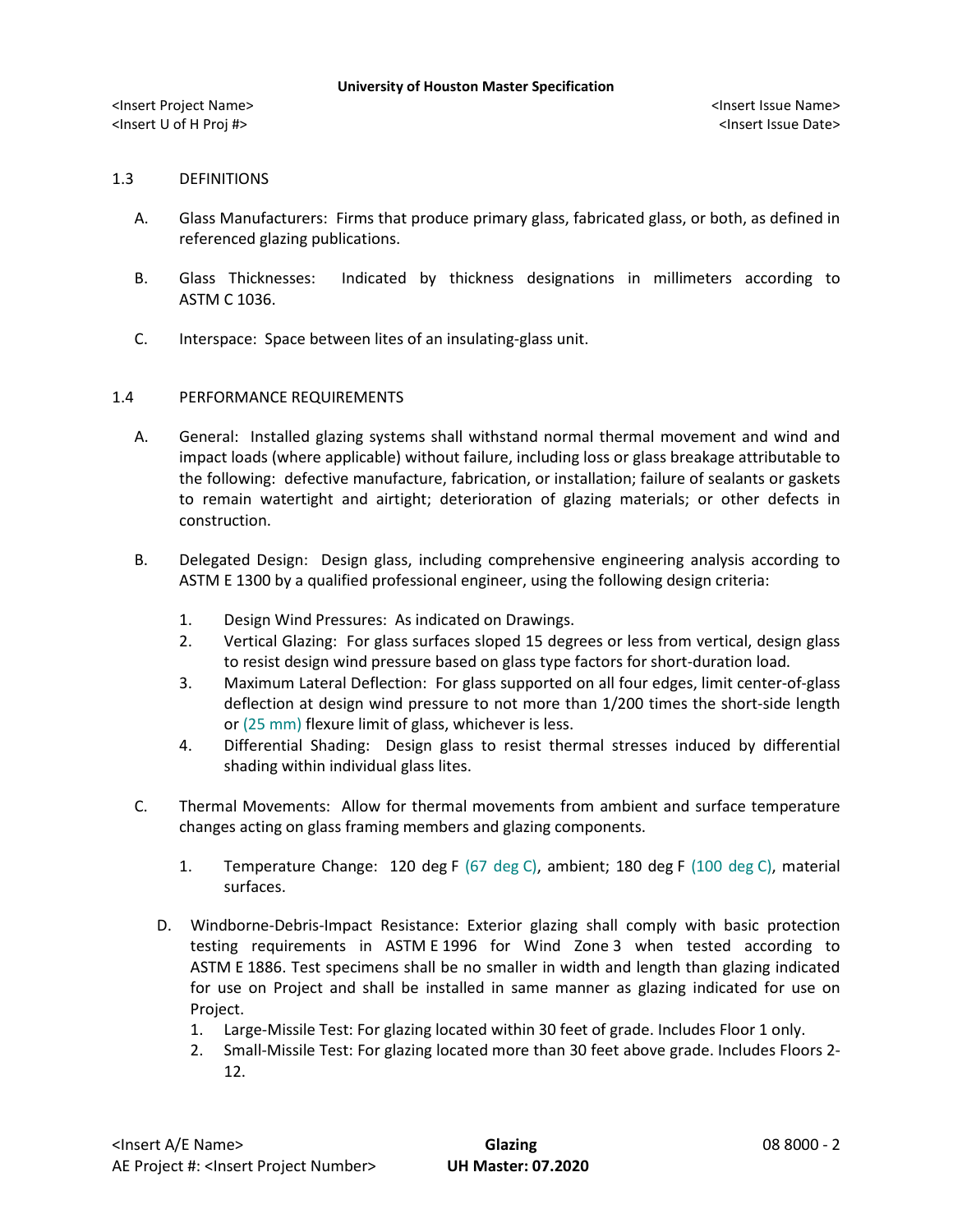- E. Safety Glazing: Where safety glazing is indicated, provide glazing that complies with 16 CFR 1201, Category II.
- F. Aesthetic Properties: Roller wave distortion tolerance for heat treated float glass not to exceed 0.005 inch from peak to valley in the center of the lite and 0.008 inch within 10 1/2 inches of leading or trailing edge of the lite. Roller wave distorted glass to be installed with roller wave distortion parallel to the sill. Localized and overall bow limits to comply with ASTM C1048.
- G. Glass Damages: Glazing shall comply with ASTM C1036 in regard to permitted glass damages and blemishes. However, Architect reserves the right to reject glass conditions that may be permitted by the testing standard.
- H. Thermal and Optical Performance Properties: Provide glass with performance properties specified, as indicated in manufacturer's published test data, based on procedures indicated below:
	- 1. For laminated-glass lites, properties are based on products of construction indicated.
	- 2. For insulating-glass units, properties are based on units of thickness indicated for overall unit and for each lite.
	- 3. U-Factors: Center-of-glazing values, according to NFRC 100 and based on LBL's WINDOW 5.2 computer program, expressed as Btu/sq. ft. x h x deg F.
		- a. Fixed glazing and framing areas as a system shall have U-factor of not more than 0.50 Btu/sq. ft.  $x$  h  $x$  deg F.
		- b. Operable fenestration (sliding and balcony swing doors) in conditioned areas as a system shall have a U-factor of not more than 0.65 Btu/sq. ft. x h x deg F as determined according to NFRC 100.
		- c. Entrance doors (elevator lobby swing doors) in non-conditioned areas as a system shall have a U-factor of not more than 0.83 Btu/sq. ft. x h x deg F.
	- 4. Solar Heat-Gain Coefficient and Visible Transmittance: Center-of-glazing values, according to NFRC 200 and based on LBL's WINDOW 5.2 computer program. Fixed glazing and framing, operable fenestration, and entrance doors as a system shall have SHGC of no greater than 0.25.
	- 5. Visible Light Transmittance: 0.50 or better
	- 6. Visible Reflectance: less than 0.20

# 1.5 PRECONSTRUCTION TESTING

- A. Preconstruction Adhesion and Compatibility Testing: Test each glazing material type, tape sealant, gasket, glazing accessory, and glass-framing member for adhesion to and compatibility with elastomeric glazing sealants.
	- 1. Testing will not be required if data are submitted based on previous testing of current sealant products and glazing materials matching those submitted.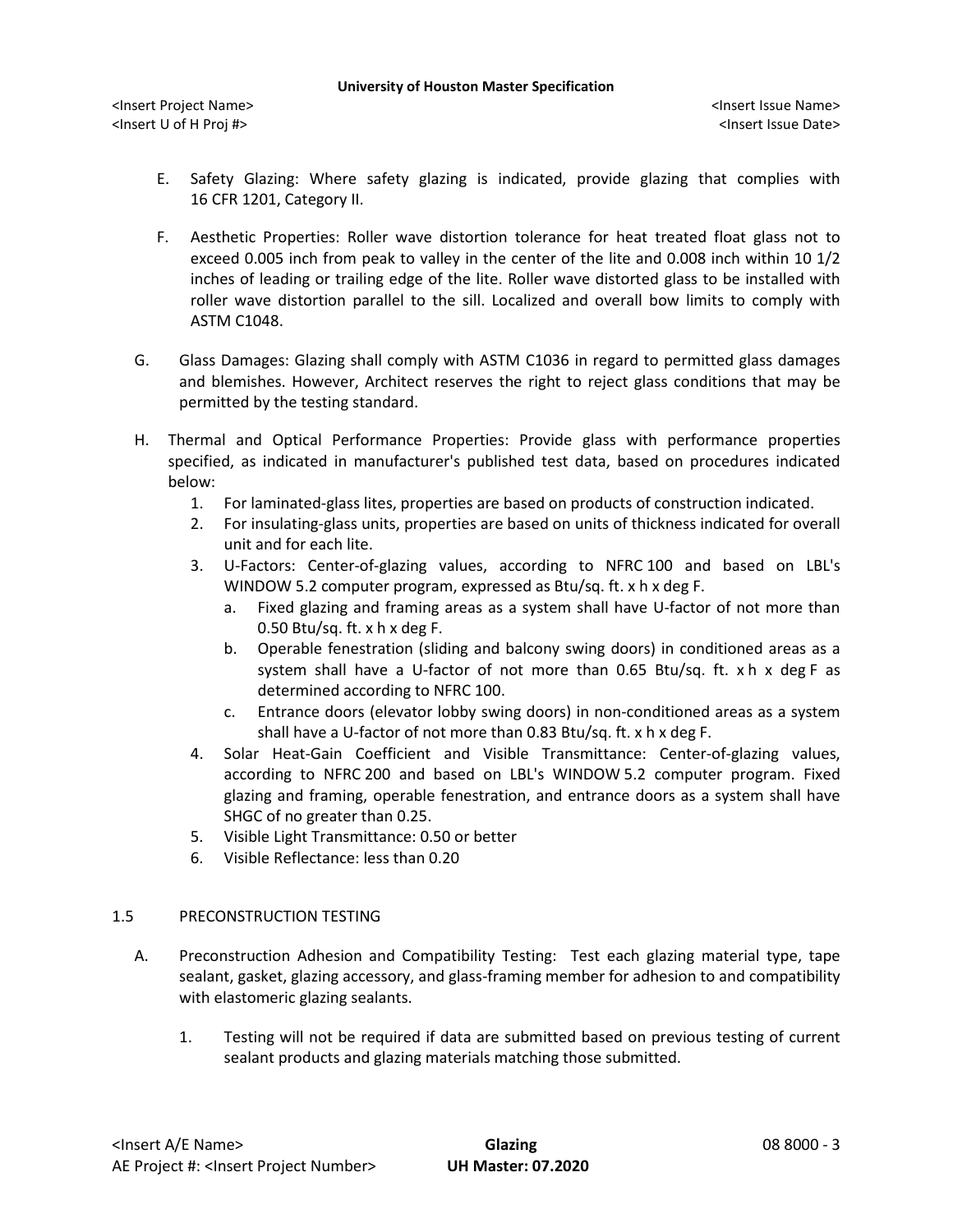<Insert Project Name> <Insert Issue Name> <Insert U of H Proj #> <Insert Issue Date>

- 2. Use ASTM C 1087 to determine whether priming and other specific joint-preparation techniques are required to obtain rapid, optimum adhesion of glazing sealants to glass, tape sealants, gaskets, and glazing channel substrates.
- 3. Test no fewer than [**eight**] <**Insert number**> Samples of each type of material, including joint substrates, shims, sealant backings, secondary seals, and miscellaneous materials.
- 4. Schedule sufficient time for testing and analyzing results to prevent delaying the Work.
- 5. For materials that fail tests, submit sealant manufacturer's written instructions for corrective measures including the use of specially formulated primers.

# 1.6 ACTION SUBMITTALS

- A. Product Data: For each glass product and glazing material indicated:
	- 1. Include material descriptions, fabrication methods, and dimensions of individual components and profiles

Retain paragraph and associated subparagraphs below if Project is to be LEED v4 certified.

- B. LEED Action Submittals: Products authorized for LEED certification only.
	- 1. Building Product Disclosure and Optimization:
		- a. Leadership Extraction Practices
			- 1) Extended Producer Responsibility (EPR): Submit documentation indicating that manufacturers have a take back or recycling program for the product purchased.
			- 2) Wood Products: Certified by Forest Stewardship Council or USGBC approved equivalent.
				- a) [Chain-of-Custody Certificates:](http://www.arcomnet.com/sustainable_design.aspx?topic=146) For certified wood products. Include statement of costs.
				- b) [Chain-of-Custody Qualification Data:](http://www.arcomnet.com/sustainable_design.aspx?topic=148) For manufacturer and vendor.
			- 3) Provide details of biobased material per Sustainable Agriculture Network's Sustainable Agriculture Standard or USDA certified biobased product. Indicate cost, location of extraction, manufacture, and purchase of material.
			- 4) Recycled Content: For products having recycled content, indicate percentages by weight of post-consumer and pre-consumer recycled content.
				- a) Include statement indicating costs for each product having recycled content.
		- b. Sourcing of Raw Materials: For products that are required to comply with requirements for regional materials, indicating location of material manufacturer and point of extraction, harvest, or recovery for each raw material.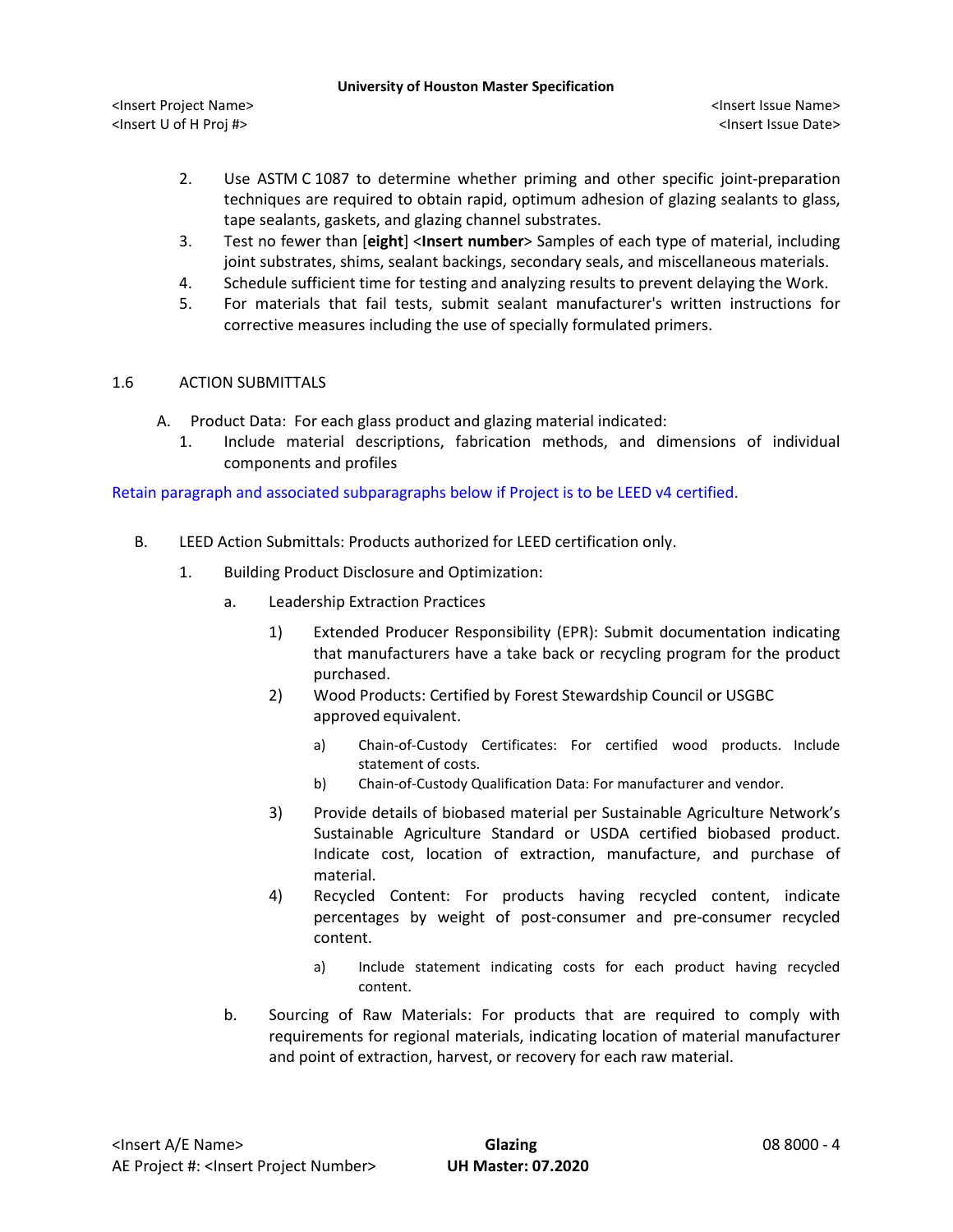- 1) Include statement indicating distance to Project, cost for each regional material and the fraction by weight that is considered regional.
- 2) Product Certificates: For materials manufactured within 100 miles of Project, indicating location of material manufacturer and point of extraction, harvest, or recovery for each raw material. Include distance to Project and cost for each raw material.
- 2. Indoor Environmental Quality, Low Emitting Materials: Building Products must be tested and compliant with the California Department of Public-Health (CDPH) Standard Method V1.1-2010, using the applicable exposure scenario.
	- a. Paints, and Coatings: For wet applied on site products, include printed statement of VOC content, showing compliance with the applicable VOC limits of the California Air Resources Board (CARB) 2007, Suggested Control Measure (SCM) for Architectural Coatings, or the South Coast Air Quality Management District (SCAQMD) Rule 1113, effective June 3,-2011.
	- b. Adhesives and Sealants: For wet applied on site products, submit printed statement showing compliance with the applicable chemical content requirements of SCAQMD Rule 1168, effective July 1, 2005 and rule amendment date of January 7, 2005.
		- 1) Product Data: For installation adhesives, indicating VOC content.
	- c. Alternative tests for VOC above include ASTM D2369-10; ISO 11890 part 1; ASTM D6886-03; or ISO 11890-2.
	- d. Methylene Chloride and perchloroethylene may not be added to paints, coating, adhesive or sealants.
	- e. Composite Wood: Submit documentation showing that wood used in the project has low formaldehyde emissions that meet the California Air Resources Board ATCM for formaldehyde requirements for ultra-low emitting formaldehyde (ULEF) resins or no added formaldehyde resins.
	- f. Provide General Emissions Evaluation certificates for adhesives, sealants showing compliance with California Department of Public Health v1.1 emissions testing or equivalent.
- 3. Laboratory Test Reports: For installation adhesives indicating compliance with requirements for low-emitting materials.
- C. Glass Samples: For each type of glass product other than clear monolithic vision glass, 12 inches (300 mm) square.
	- 1. Coated glass.
	- 2. Wired glass.
	- 3. Fire-resistive glazing products.
	- 4. Insulating glass.
	- 5. Spandrel glass.
	- 6. Laminated glass.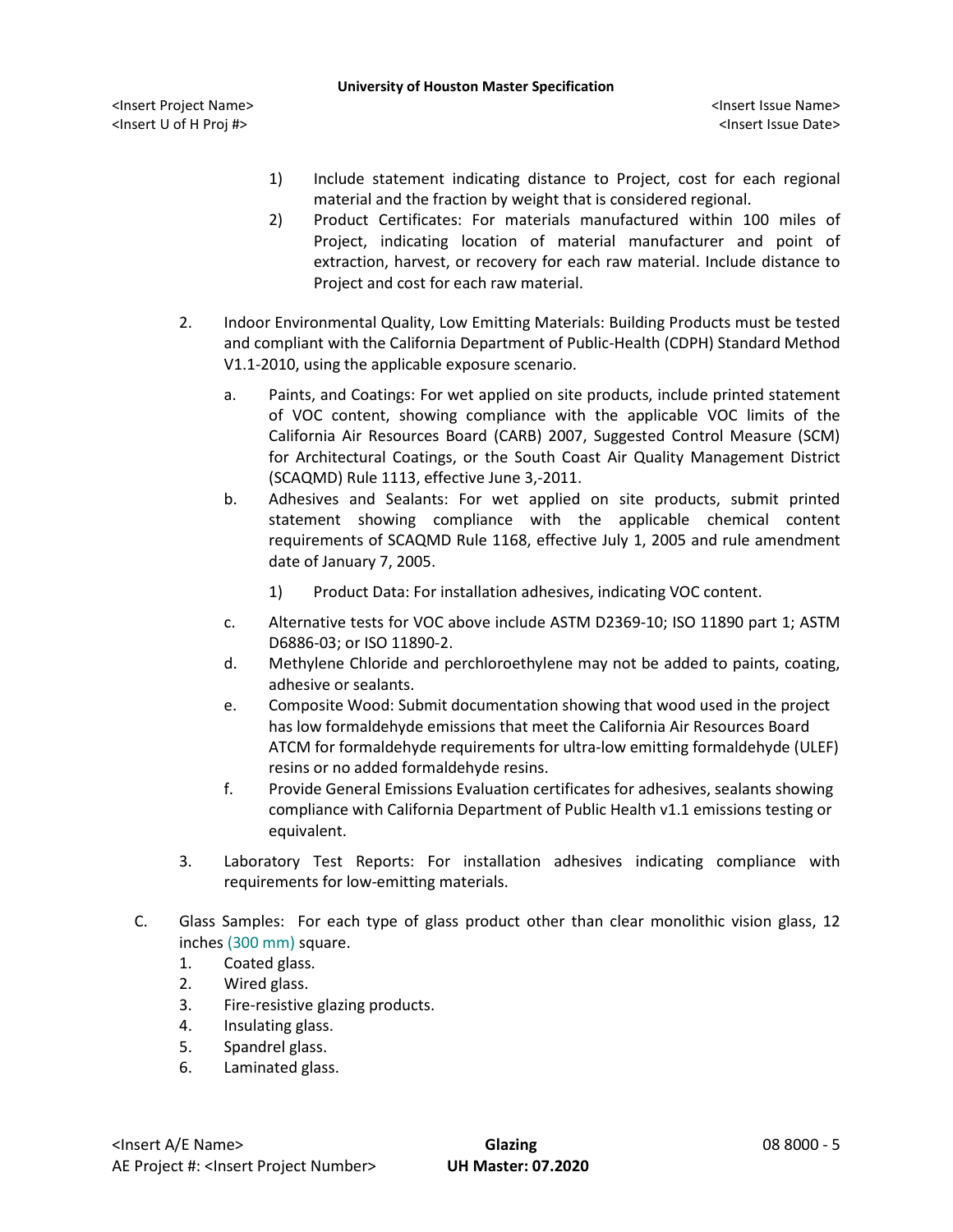- D. Glazing Accessory Samples: For gaskets and sealants, in 12-inch (300-mm) lengths. Install sealant Samples between two strips of material representative in color of the adjoining framing system.
- E. Glazing Schedule: List glass types and thicknesses for each size opening and location. Use same designations indicated on Drawings.
- F. Delegated-Design Submittal: For glass indicated to comply with performance requirements and design criteria, including analysis data signed and sealed by the qualified professional engineer responsible for their preparation.

## 1.7 INFORMATIONAL SUBMITTALS

- A. Qualification Data: For installers manufacturers of insulating-glass units with sputter-coated, low-e coatings glass testing agency and sealant testing agency.
- B. Product Certificates: For glass and glazing products, from manufacturer.

Retain paragraph and associated subparagraphs below if Project is to be LEED v4 certified.

- C. LEED Informational Submittals:
	- 1. Building Product Disclosure and Optimization Sourcing of Raw Materials:
		- a. Raw Material Sources and Extraction Reporting: Submit Raw materials supplier corporate Sustainability Reports (CSRs); documenting responsible extraction; including extraction locations, long term ecologically responsible land use, commitment to reducing environmental harms from extraction and manufacturing processes, and a commitment to meeting applicable standards or programs that address responsible sourcing criteria
			- 1) Submit manufacturers' self-declared reports
			- 2) Submit third party verified corporate sustainability reports (CSR) using one of the following frameworks"
				- a) Global Reporting Initiative (GRI) Sustainability Report
				- b) Organization for Economic Co-operation and Development (OECD)
				- c) Guidelines for Multinational Enterprises
				- d) UN Global Compact
				- e) ISO 26000
				- f) USGBC approved program.
	- 2. Building Product Disclosure and Optimization Material Ingredients
		- a. Material Ingredient Optimization: Submit manufacturer's Environmental Product Declaration (EPD) or at least one of the following: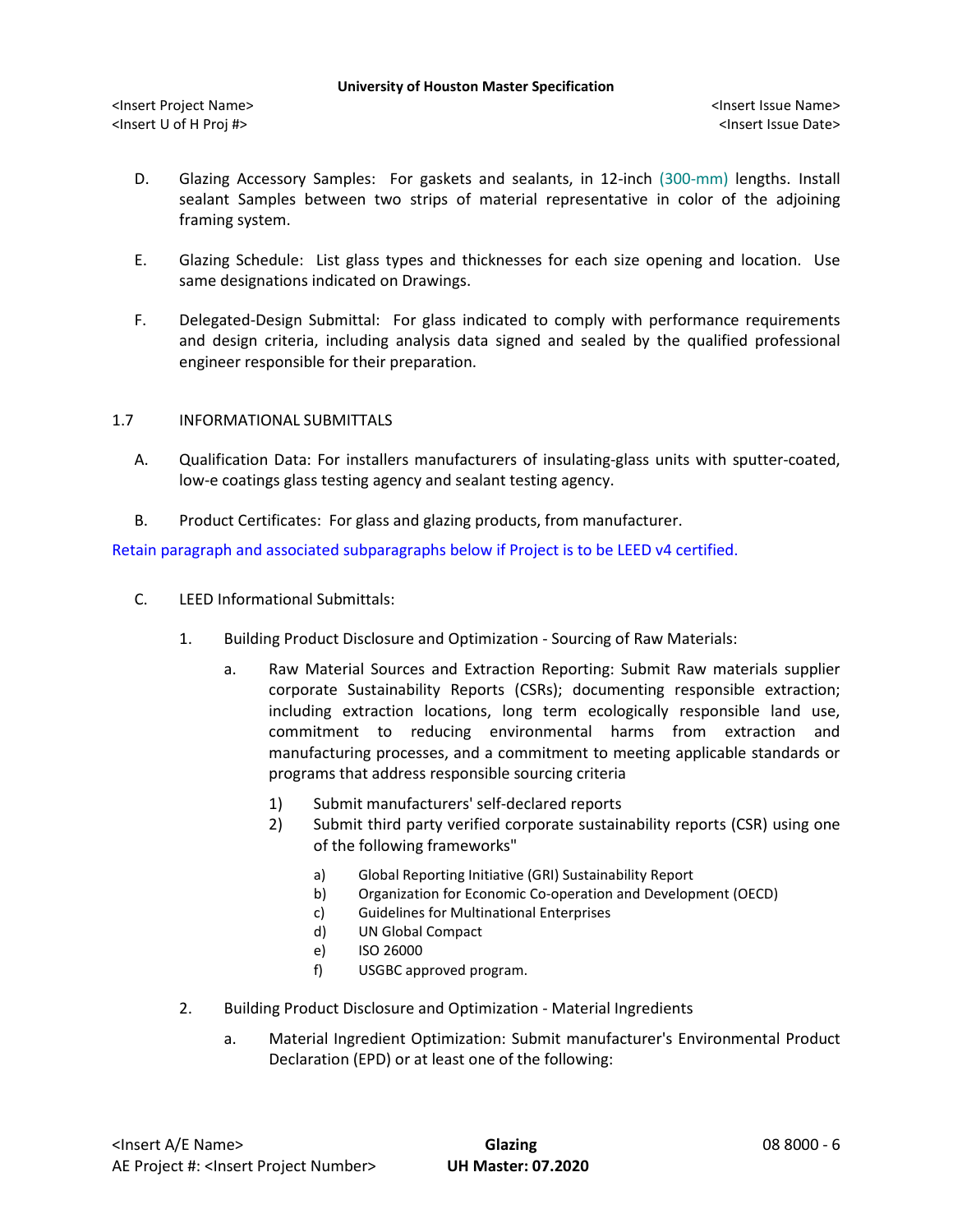<Insert Project Name> <Insert Issue Name> <Insert U of H Proj #> <Insert Issue Date>

- 1) GreenScreen V1.2 Benchmark: Third party report prepared by a licensed GreenScreen List Translator, or a full GreenScreen Assessment.
- 2) Cradle to Cradle: Manufacturer's published literature for the product bearing the Cradle to Cradle logo.
- 3) International Alternative Compliance Path REACH Optimization
- 4) Declare: Manufacturer's completed Product Declaration Form
- 5) Other programs approved by USGBC
- b. Product Manufacturer Supply Chain Optimization: Submit documentation from manufacturers for products that go beyond material ingredient optimization as follows:
	- 1) Are sourced from product manufacturers who engage in validated and robust safety, health, hazard, and risk programs which at a minimum document at least 99 percent (by weight) of the ingredients used to make the building product or building material, and
	- 2) Are sourced from product manufacturers with independent third party verification of their supply chain that at a minimum verifies:
		- a) Processes are in place to communicate and transparently prioritize chemical ingredients along the supply chain according to available hazard, exposure and use information to identify those that require more detailed evaluation
		- b) Processes are in place to identify, document, and communicate information on health, safety and environmental characteristics of chemical ingredients
		- c) Processes are in place to implement measures to manage the health, safety and environmental hazard and risk of chemical ingredients
		- d) Processes are in place to optimize health, safety and environmental impacts when designing and improving chemical ingredients
		- e) Processes are in place to communicate, receive and evaluate chemical ingredient safety and stewardship information along the supply chain
		- f) Safety and stewardship information about the chemical ingredients is publicly available from all points along the supply chain.
- C. Product Test Reports: Based on evaluation of comprehensive tests performed by a qualified testing agency, for tinted glass coated glass insulating glass glazing sealants and glazing gaskets.
	- 1. For glazing sealants, provide test reports based on testing current sealant formulations within previous 36-month period.
- D. Preconstruction adhesion and compatibility test report.
- E. Warranties: Sample of special warranties.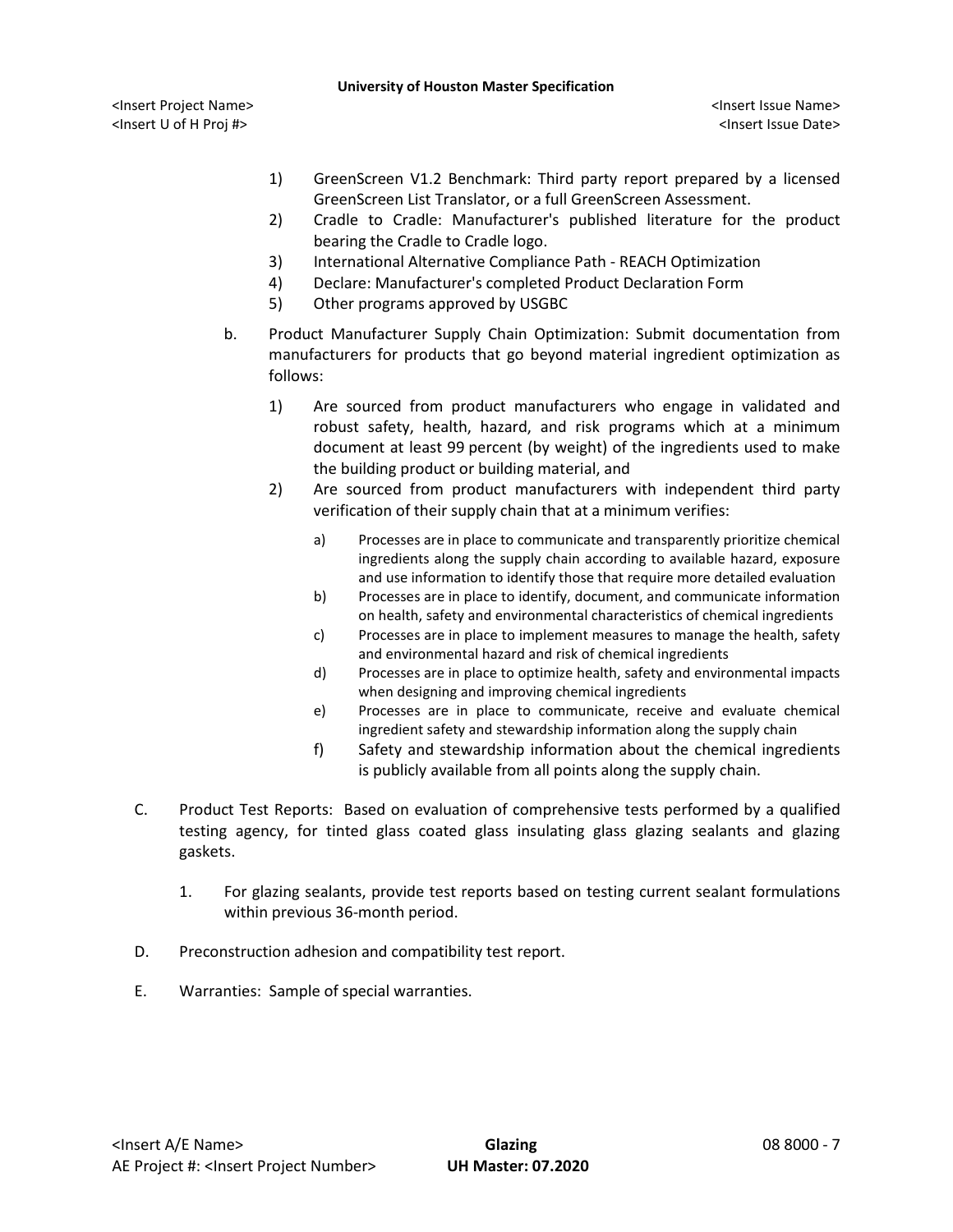# 1.8 QUALITY ASSURANCE

- A. Manufacturer Qualifications for Insulating-Glass Units with Sputter-Coated, Low-E Coatings: A qualified insulating-glass manufacturer who is approved by coated-glass manufacturer.
- B. Installer Qualifications: A qualified installer who employs glass installers for this Project who are certified under the National Glass Association's Certified Glass Installer Program.
- C. Glass Testing Agency Qualifications: A qualified independent testing agency accredited according to the NFRC CAP 1 Certification Agency Program.
- D. Sealant Testing Agency Qualifications: An independent testing agency qualified according to ASTM C 1021 to conduct the testing indicated.
- E. Source Limitations for Glass: Obtain from single source from single manufacturer for each glass type.
- F. Source Limitations for Fabricated Glass and Glazing Accessories: Obtain from single source from single manufacturer for each product and installation method.
- G. Glazing Publications: Comply with published recommendations of glass product manufacturers and organizations below, unless more stringent requirements are indicated. Refer to these publications for glazing terms not otherwise defined in this Section or in referenced standards.
	- 1. GANA Publications: GANA's "Laminated Glazing Reference Manual" and GANA's "Glazing Manual."
	- 2. IGMA Publication for Insulating Glass: SIGMA TM-3000, "North American Glazing Guidelines for Sealed Insulating Glass Units for Commercial and Residential Use."
- H. Safety Glazing Labeling: Where safety glazing labeling is required, permanently mark glazing with certification label of the SGCC or another certification agency acceptable to authorities having jurisdiction or the manufacturer. Label shall indicate manufacturer's name, type of glass, thickness, and safety glazing standard with which glass complies.

Retain first paragraph below if applicable and if labeling is required. Below is based on the 2006 IBC.

- I. Fire-Protection-Rated Glazing Labeling: Permanently mark fire-protection-rated glazing with certification label of a testing agency acceptable to authorities having jurisdiction. Label shall indicate manufacturer's name, test standard, whether glazing is for use in fire doors or other openings, whether or not glazing passes hose-stream test, whether or not glazing has a temperature rise rating of 450 deg F (250 deg C), and the fire-resistance rating in minutes.
- J. Insulating-Glass Certification Program: Permanently marked either on spacers or on at least one component lite of units with appropriate certification label of IGCC.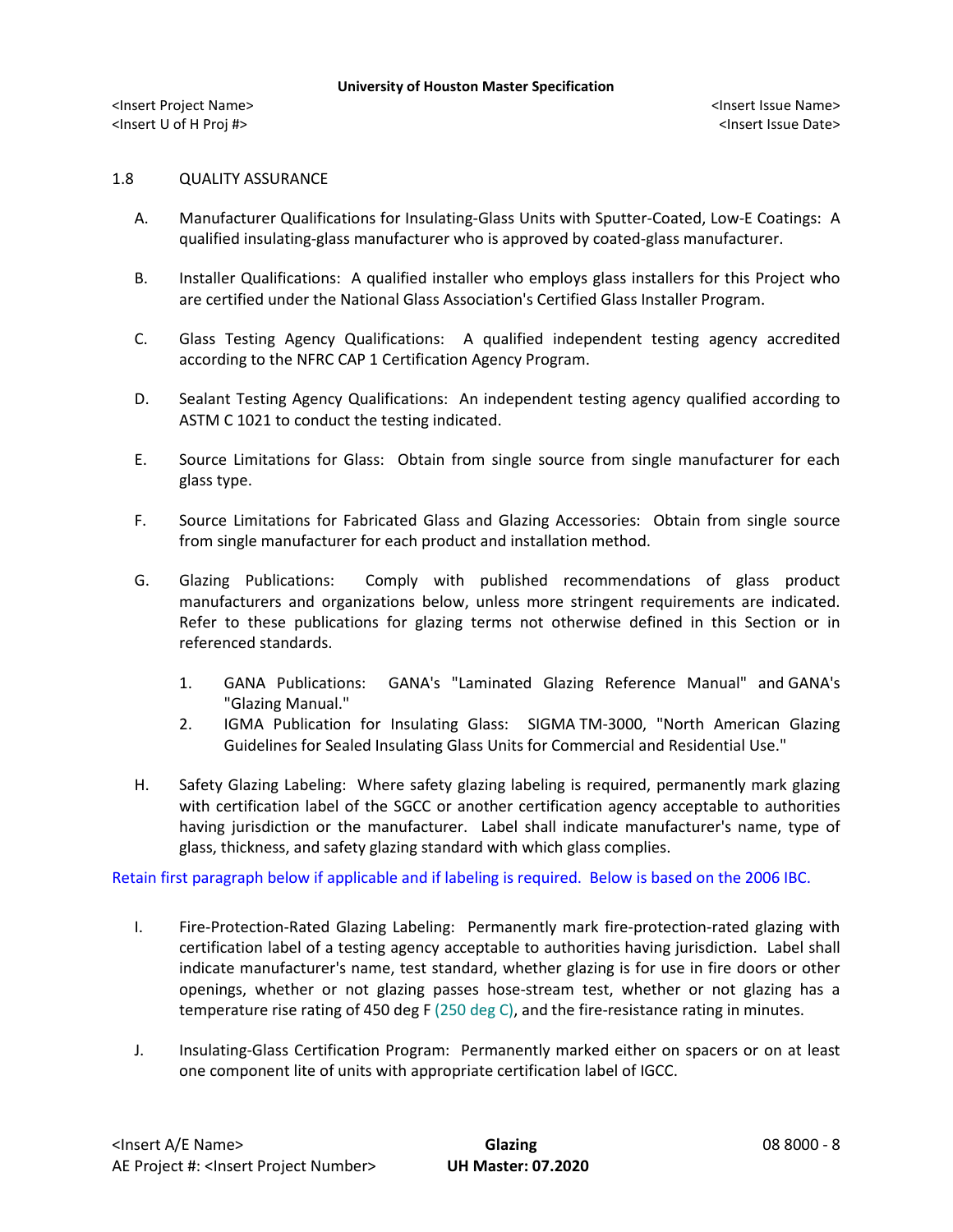- K. Mockups: Build mockups to verify selections made under sample submittals and to demonstrate aesthetic effects and set quality standards for materials and execution.
	- 1. Install glazing in mockups specified in Section 08 4113 "Aluminum-Framed Entrances and Storefronts" and Section 08 4413 "Glazed Aluminum Curtain Walls" to match glazing systems required for Project, including glazing methods.
	- 2. Approved mockups may become part of the completed Work if undisturbed at time of Substantial Completion.
- L. Preinstallation Conference: Conduct conference at Project site.

Insert additional requirements to suit Project.

- 1. Review and finalize construction schedule and verify availability of materials, Installer's personnel, equipment, and facilities needed to make progress and avoid delays.
- 2. Review temporary protection requirements for glazing during and after installation.

# 1.9 DELIVERY, STORAGE, AND HANDLING

- A. Protect glazing materials according to manufacturer's written instructions. Prevent damage to glass and glazing materials from condensation, temperature changes, direct exposure to sun, or other causes.
- B. Comply with insulating-glass manufacturer's written recommendations for venting and sealing units to avoid hermetic seal ruptures due to altitude change.

### 1.10 PROJECT CONDITIONS

- A. Environmental Limitations: Do not proceed with glazing when ambient and substrate temperature conditions are outside limits permitted by glazing material manufacturers and when glazing channel substrates are wet from rain, frost, condensation, or other causes.
	- 1. Do not install glazing sealants when ambient and substrate temperature conditions are outside limits permitted by sealant manufacturer or below 40 deg F  $(4.4 \deg C)$ .

# 1.11 WARRANTY

When warranties are required, verify with Owner's counsel that special warranties stated in this article are not less than remedies available to Owner under prevailing local laws.

Paragraphs below are examples only.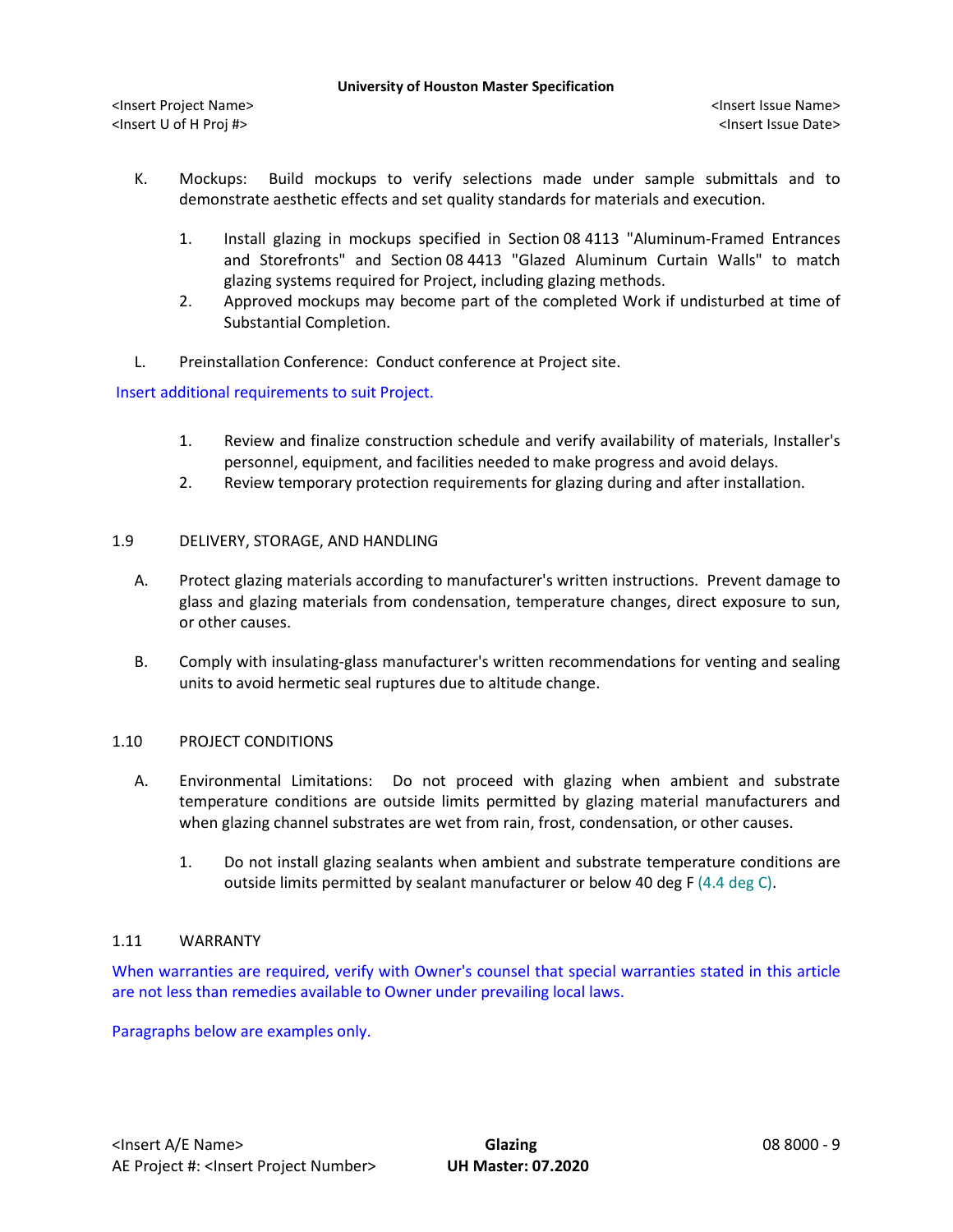<Insert Project Name> <Insert Issue Name> <Insert U of H Proj #> <Insert Issue Date>

A. Manufacturer's Special Warranty for Coated-Glass Products: Manufacturer's standard form in which coated-glass manufacturer agrees to replace coated-glass units that deteriorate within specified warranty period. Deterioration of coated glass is defined as defects developed from normal use that are not attributed to glass breakage or to maintaining and cleaning coated glass contrary to manufacturer's written instructions. Defects include peeling, cracking, and other indications of deterioration in coating.

Verify available warranties and warranty periods with manufacturers listed in Part 2 articles. Revise subparagraph below if glass manufacturers insist on warranty beginning on date of manufacture.

- 1. Warranty Period: 10 years from date of Substantial Completion.
- B. Manufacturer's Special Warranty on Laminated Glass: Manufacturer's standard form in which laminated-glass manufacturer agrees to replace laminated-glass units that deteriorate within specified warranty period. Deterioration of laminated glass is defined as defects developed from normal use that are not attributed to glass breakage or to maintaining and cleaning laminated glass contrary to manufacturer's written instructions. Defects include edge separation, delamination materially obstructing vision through glass, and blemishes exceeding those allowed by referenced laminated-glass standard.

Verify available warranties and warranty periods with manufacturers listed in Part 2 articles. Revise subparagraph below if glass manufacturers insist on warranty beginning on date of manufacture.

- 1. Warranty Period: 10 years from date of Substantial Completion.
- C. Manufacturer's Special Warranty on Insulating Glass: Manufacturer's standard form in which insulating-glass manufacturer agrees to replace insulating-glass units that deteriorate within specified warranty period. Deterioration of insulating glass is defined as failure of hermetic seal under normal use that is not attributed to glass breakage or to maintaining and cleaning insulating glass contrary to manufacturer's written instructions. Evidence of failure is the obstruction of vision by dust, moisture, or film on interior surfaces of glass.

Verify available warranties and warranty periods with manufacturers listed in Part 2 articles. Revise subparagraph below if glass manufacturers insist on warranty beginning on date of manufacture.

1. Warranty Period: 10 years from date of Substantial Completion.

Possibly insert glazier's warranty covering labor to replace insulating-glass units or, as an alternative, a maintenance contract that incorporates unit prices for replacement labor.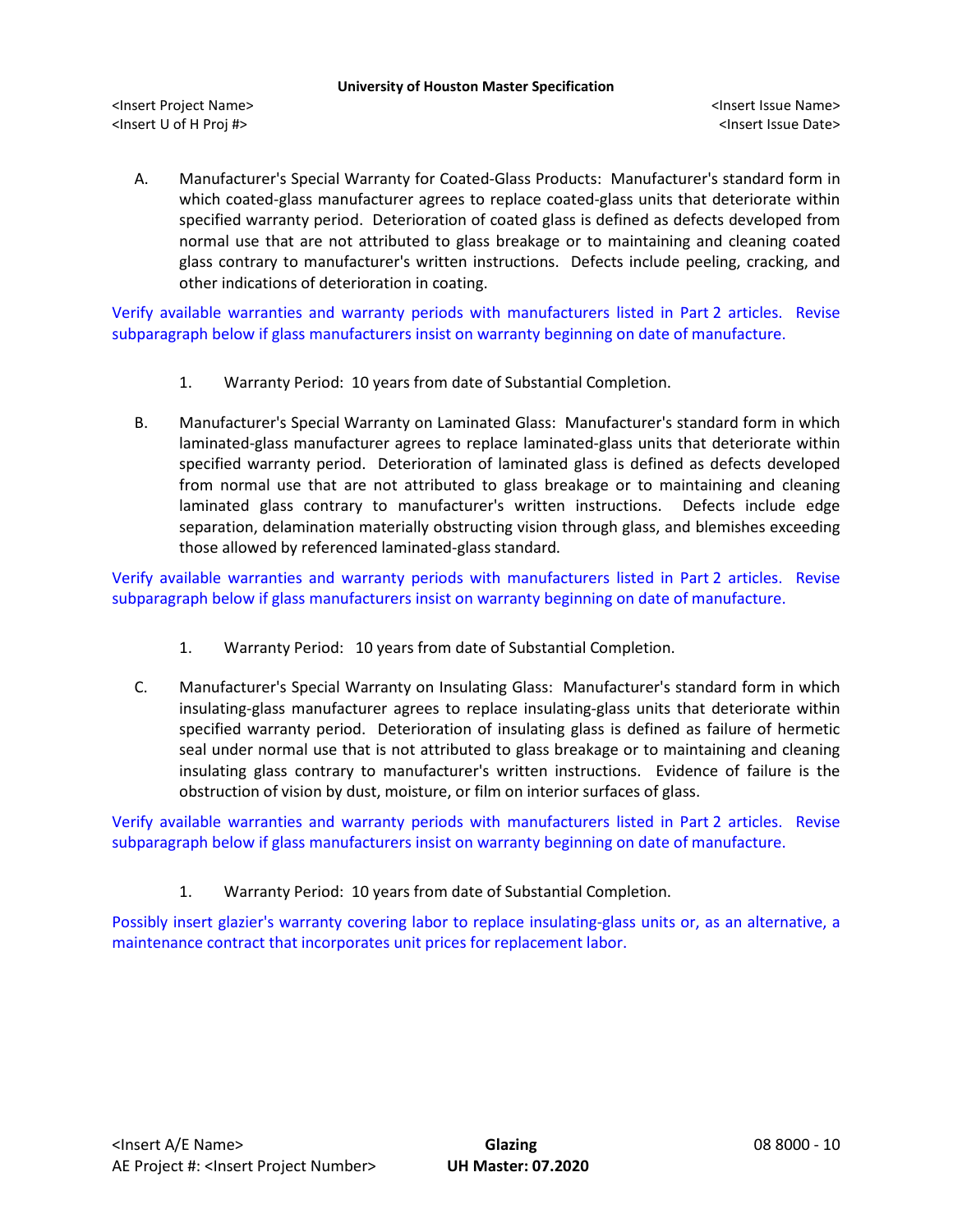PART 2 - PRODUCTS

#### 2.1 GLASS PRODUCTS, GENERAL

- A. Thickness: Where glass thickness is indicated, it is a minimum. Provide glass lites in thicknesses as needed to comply with requirements indicated.
- B. Strength: Where float glass is indicated, provide annealed float glass, Kind HS heat-treated float glass, or Kind FT heat-treated float glass as needed to comply with "Performance Requirements" Article. Where heat-strengthened glass is indicated, provide Kind HS heattreated float glass or Kind FT heat-treated float glass as needed to comply with "Performance Requirements" Article. Where fully tempered glass is indicated, provide Kind FT heat-treated float glass.

Retain first paragraph below if required by Project. The IBC defines wind-borne debris regions. Enhanced protection applies to essential facilities. Verify requirements of authorities having jurisdiction.

- C. Windborne-Debris-Impact Resistance: Provide exterior glazing that passes basic -protection testing requirements in ASTM E 1996 for Wind Zone 3 when tested according to ASTM E 1886. Test specimens shall be no smaller in width and length than glazing indicated for use on the Project and shall be installed in same manner as glazing indicated for use on the Project.
	- 1. Large-Missile Test: For glazing located within 30 feet (9.1 m) of grade.
	- 2. Small-Missile Test: For glazing located more than 30 feet (9.1 m) above grade.
- D. Thermal and Optical Performance Properties: Provide glass with performance properties specified, as indicated in manufacturer's published test data, based on procedures indicated below:

Retain subparagraphs below that apply to types of glass for which thermal and optical performance properties are specified.

- 1. For monolithic-glass lites, properties are based on units with lites 6.0 mm thick.
- 2. For laminated-glass lites, properties are based on products of construction indicated.
- 3. For insulating-glass units, properties are based on units of thickness indicated for overall unit and for each lite.
- 4. U-Factors: Center-of-glazing values, according to NFRC 100 and based on LBL's WINDOW 5.2 computer program, expressed as Btu/sq. ft. x h x deg F (W/sq. m x K).
- 5. Solar Heat-Gain Coefficient and Visible Transmittance: Center-of-glazing values, according to NFRC 200 and based on LBL's WINDOW 5.2 computer program.
- 6. Visible Reflectance: Center-of-glazing values, according to NFRC 300.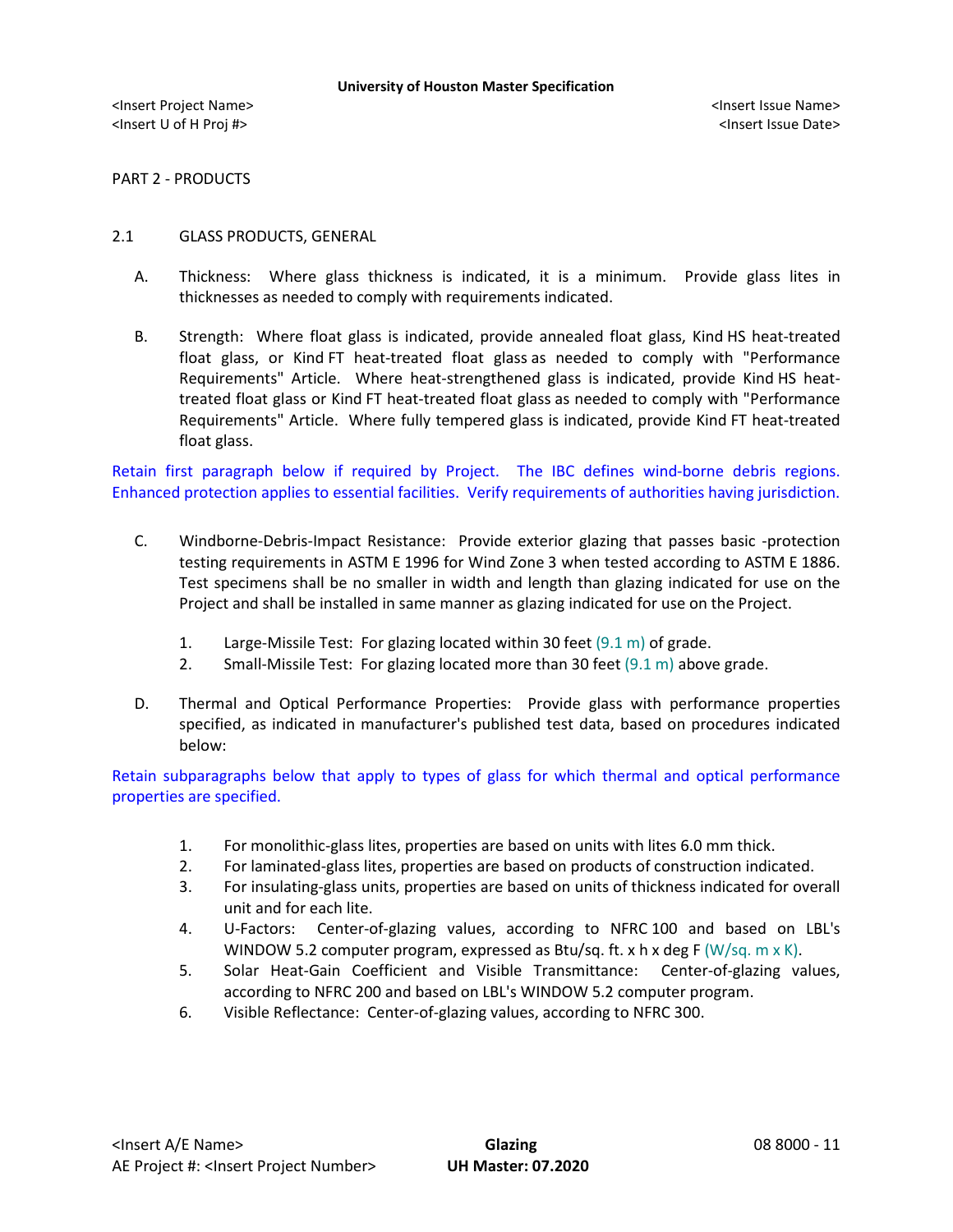# 2.2 GLASS PRODUCTS

- A. Manufacturers: Subject to compliance with requirements, provide products by one of the following :
	- a. AFG Industries
	- b. Cristacurva
	- c. Guardian Glass
	- d. Oldcastle Building Envelope
	- e. Pilkington North America
	- f. Saint-Gobain
	- g. Viracon
	- h. Vitro Architectural Glass
- B. Float Glass: ASTM C 1036, Type I, Quality-Q3, Class I (clear) unless otherwise indicated.
- C. Heat-Treated Float Glass: ASTM C 1048; Type I; Quality-Q3; Class I (clear) unless otherwise indicated; of kind and condition indicated.
	- 1. Fabrication Process: By horizontal (roller-hearth) process with roll-wave distortion parallel to bottom edge of glass as installed unless otherwise indicated.
	- 2. For uncoated glass, comply with requirements for Condition A.
	- 3. For coated vision glass, comply with requirements for Condition C (other coated glass).
- D. Ceramic-Coated Spandrel Glass: ASTM C 1048, Condition B, Type I, Quality-Q3, and complying with other requirements specified.
	- 1. Glass: Clear float
	- 2. Ceramic Coating Color: As selected by Architect from manufacturer's full range .

# 2.3 LAMINATED GLASS

- A. Manufacturers: Subject to compliance with requirements, provide products by one of the following :
	- 1. AFG Industries
	- 2. Cristacurva
	- 3. Guardian Glass
	- 4. Oldcastle Building Envelope
	- 5. Pilkington North America
	- 6. Saint-Gobain
	- 7. Viracon
	- 8. Vitro Architectural Glass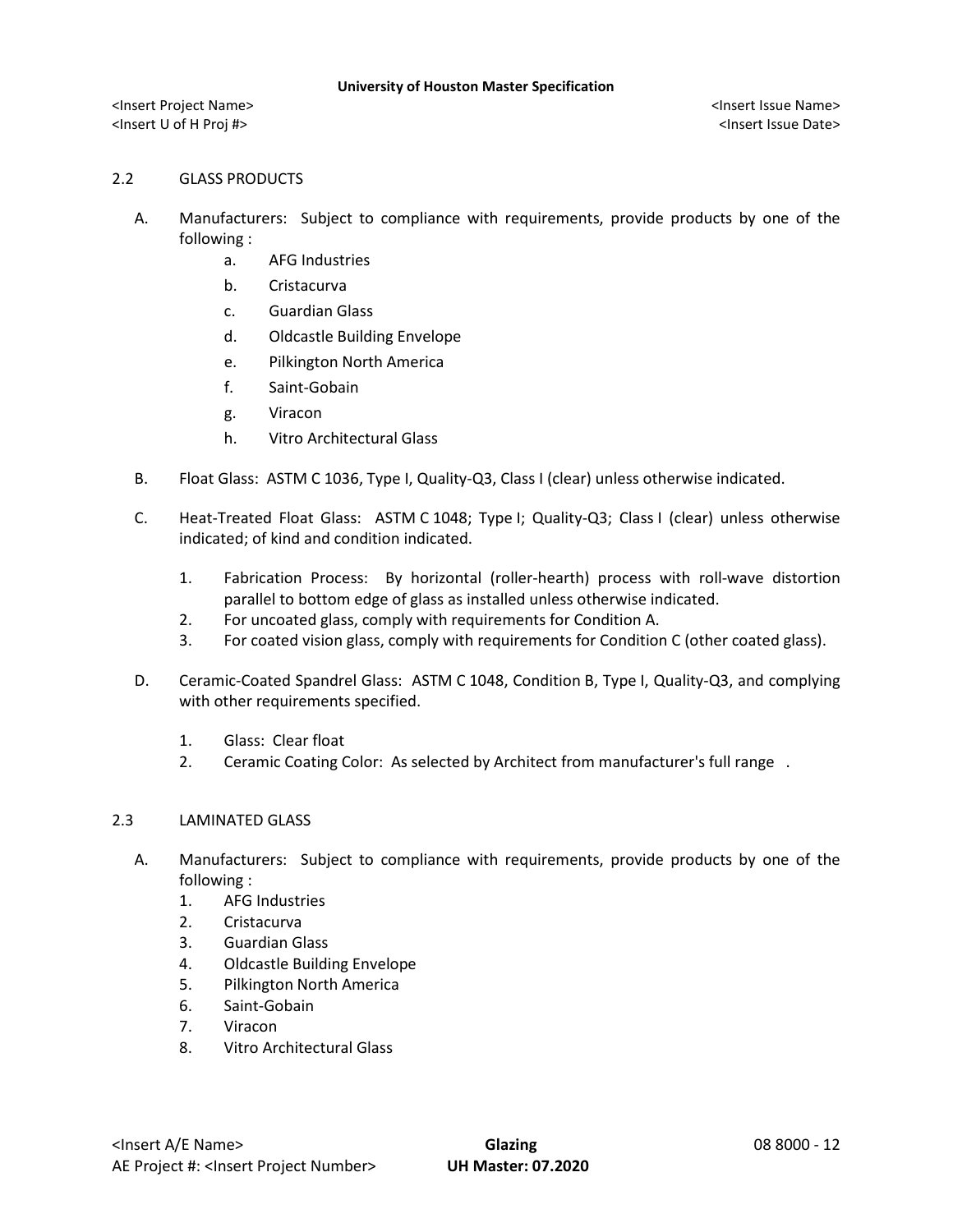- B. Laminated Glass: ASTM C 1172, and complying with testing requirements in 16 CFR 1201 for Category II materials, and with other requirements specified. Use materials that have a proven record of no tendency to bubble, discolor, or lose physical and mechanical properties after fabrication and installation.
	- 1. Construction: Laminate glass with polyvinyl butyral interlayer to comply with interlayer manufacturer's written recommendations.
	- 2. Interlayer Thickness: Provide thickness not less than that indicated and as needed to comply with requirements.
	- 3. Interlayer Color: Clear unless otherwise indicated.
- C. Windborne-Debris-Impact-Resistant Laminated Glass: ASTM C 1172, and complying with testing requirements in 16 CFR 1201 for Category II materials, with "Windborne-Debris-Impact Resistance" Paragraph in "Glass Products, General" Article, and with other requirements specified. Use materials that have a proven record of no tendency to bubble, discolor, or lose physical and mechanical properties after fabrication and installation.
	- 1. Construction: Laminate glass with interlayer to comply with requirements, per the manufacturer's written recommendations.
	- 2. Interlayer Thickness: Provide thickness not less than that indicated and as needed to comply with requirements.
	- 3. Interlayer Color: Clear unless otherwise indicated.
- D. Glass: Comply with applicable requirements in "Glass Products" Article as indicated by designations in "Laminated-Glass Types" Article.

# 2.4 INSULATING GLASS

- A. Manufacturers: Subject to compliance with requirements, provide products by one of the following :
	- 1. AFG Industries
	- 2. Cristacurva
	- 3. Guardian Glass
	- 4. Oldcastle Building Envelope
	- 5. Pilkington North America
	- 6. Saint-Gobain
	- 7. Viracon
	- 8. Vitro Architectural Glass
- B. Insulating-Glass Units: Factory-assembled units consisting of sealed lites of glass separated by a dehydrated interspace, qualified according to ASTM E 2190, and complying with other requirements specified.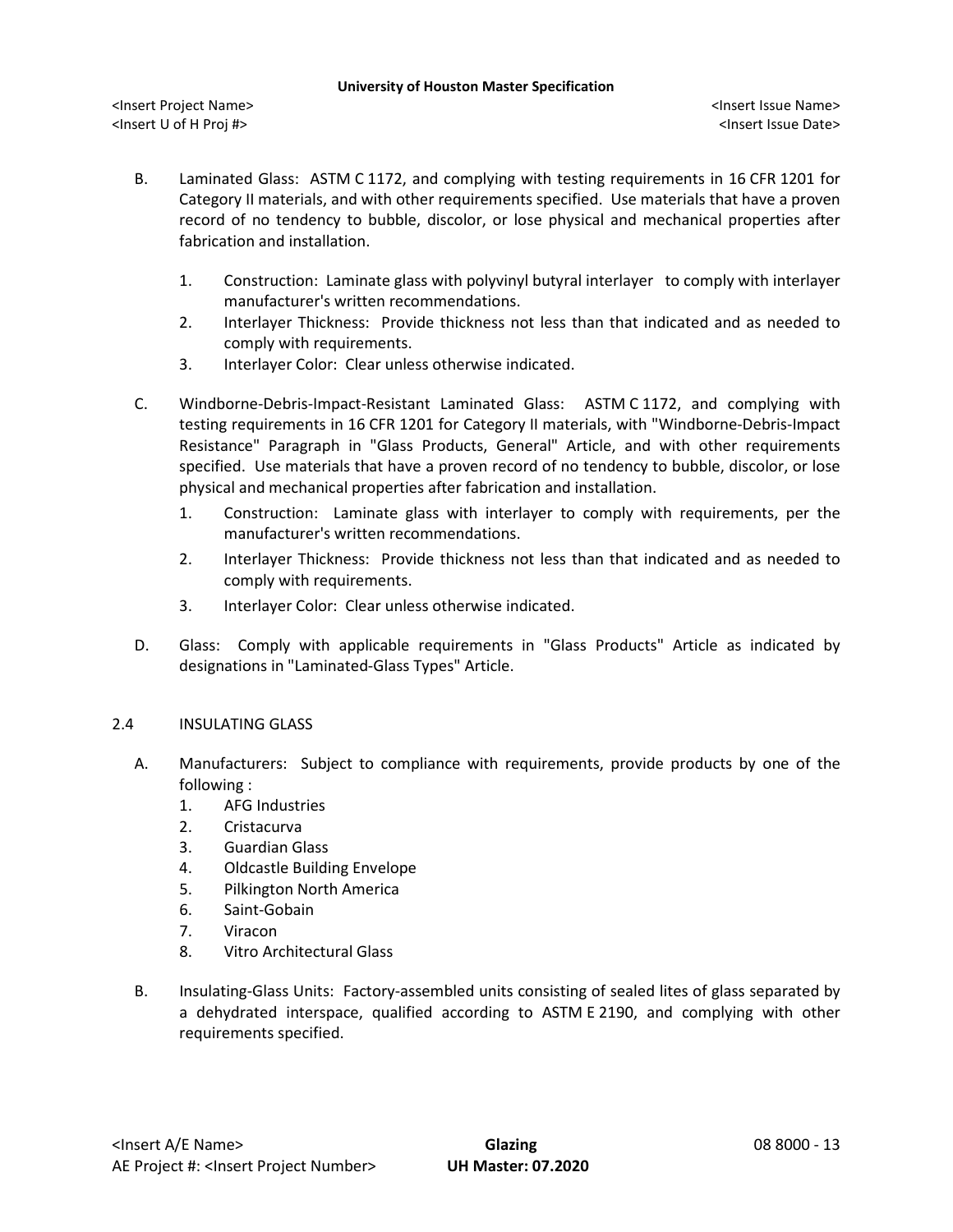<Insert Project Name> <Insert Issue Name> <Insert U of H Proj #> <Insert Issue Date>

- 1. Sealing System: Dual seal, with polyisobutylene and silicone polyisobutylene and hotmelt butyl polyisobutylene and polyurethane primary and secondary.
- 2. Spacer: Aluminum with mill or clear anodic finish.
- 3. Desiccant: Molecular sieve or silica gel, or blend of both.
- C. Glass: Comply with applicable requirements in "Glass Products" Article as indicated by designations in "Insulating-Glass Types" Article.

## 2.5 FIRE-PROTECTION-RATED GLAZING

- A. Fire-Protection-Rated Glazing, General: Listed and labeled by a testing agency acceptable to authorities having jurisdiction, for fire-protection ratings indicated, based on testing according to NFPA 252 for door assemblies and NFPA 257 for window assemblies.
- B. Monolithic Ceramic Glazing: Clear, ceramic flat glass; 3/16-inch (5-mm) nominal thickness.
	- 1. [Products:](http://www.specagent.com/LookUp/?ulid=167&mf=04&src=wd) Subject to compliance with requirements, provide one of the following :
		- a. Nippon Electric Glass Co., Ltd. (distributed by Technical Glass Products), www.fireglass.com; Premium FireLite .
		- b. Schott North America, Inc., www.us.schott.com; Pyran Platinum.
		- c. Vetrotech Saint-Gobain, www.vetrotechusa.com; SGG Keralite FR-R.
- C. Film-Faced Ceramic Glazing: Clear, ceramic flat glass; 3/16-inch (5-mm) nominal thickness; faced on one surface with a clear glazing film; complying with testing requirements in 16 CFR 1201 for Category II materials.
	- 1. [Products:](http://www.specagent.com/LookUp/?ulid=168&mf=04&src=wd) Subject to compliance with requirements, provide one of the following :
		- a. [Nippon Electric Glass Co., Ltd. \(distributed by Technical Glass Products\),](http://www.specagent.com/LookUp/?uid=123456814410&mf=04&src=wd)  [www.fireglass.com; FireLite](http://www.specagent.com/LookUp/?uid=123456814410&mf=04&src=wd) NT, Premium Grade.
		- b. [Schott North America, Inc.,](http://www.specagent.com/LookUp/?uid=123456814412&mf=04&src=wd) www.us.schott.com; Pyran Platinum F.
		- c. [Vetrotech Saint-Gobain, www.vetrotechusa.com; SGG Keralite](http://www.specagent.com/LookUp/?uid=123456814413&mf=04&src=wd) FR-F.
- D. Laminated Ceramic Glazing: Laminated glass made from 2 plies of clear, ceramic flat glass; 5/16-inch (8-mm) total nominal thickness; complying with testing requirements in 16 CFR 1201 for Category II materials.
	- 1. [Products:](http://www.specagent.com/LookUp/?ulid=169&mf=04&src=wd) Subject to compliance with requirements, provide one of the following :
		- a. [Nippon Electric Glass Co., Ltd. \(distributed by Technical Glass Products\),](http://www.specagent.com/LookUp/?uid=123456814414&mf=04&src=wd)  [www.fireglass.com; FireLite](http://www.specagent.com/LookUp/?uid=123456814414&mf=04&src=wd) Plus, Premium Grade.
		- b. [Schott North America, Inc., www.us.schott.com; Pyran Platinum L.](http://www.specagent.com/LookUp/?uid=123456814415&mf=04&src=wd)
		- c. [Vetrotech Saint-Gobain, www.vetrotechusa.com; SGG Keralite](http://www.specagent.com/LookUp/?uid=123456814416&mf=04&src=wd) FR-L.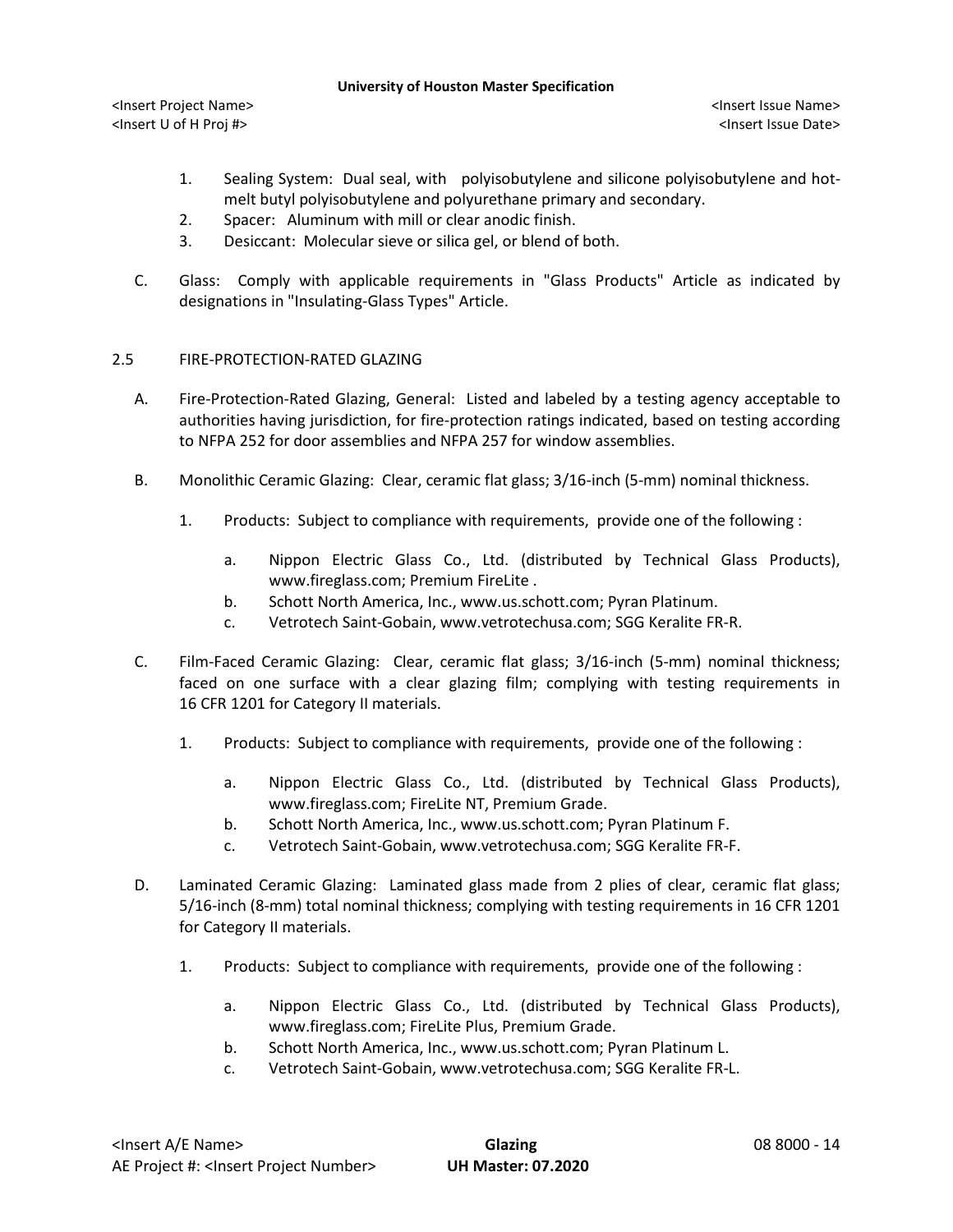- E. Fire-Protection-Rated Laminated Glass: 5/16-inch- (8-mm-) thick, fire-protection-rated laminated glass, complying with testing requirements in 16 CFR 1201 for Category II materials.
	- 1. [Products:](http://www.specagent.com/LookUp/?ulid=171&mf=04&src=wd) Subject to compliance with requirements, provide the following :
		- a. Oldcastle; Pyroguard.
	- F. Insulated Glass Units: complying with testing requirements in 16 CFR 1201 for category II materials.
		- 1. [Products:](http://www.specagent.com/LookUp/?ulid=167&mf=04&src=wd) Subject to compliance with requirements, provide the following:
			- a. Nippon Electric Glass Co., Ltd. distributed by Technical Glass Products; FireLite IGU.
			- b. Provide low-e coating on the inside face of outer glass.
			- c. Refer to Drawings for more information.

## 2.6 GLAZING GASKETS

- A. Dense Compression Gaskets: Molded or extruded gaskets of profile and hardness required to maintain watertight seal, made from one of the following:
	- 1. EPDM complying with ASTM C 864.
	- 2. Silicone complying with ASTM C 1115.
	- 3. Thermoplastic polyolefin rubber complying with ASTM C 1115.
- B. Soft Compression Gaskets: Extruded or molded, closed-cell, integral-skinned [**EPDM**] [**silicone**] [**or**] [**thermoplastic polyolefin rubber**] gaskets complying with ASTM C 509, Type II, black; of profile and hardness required to maintain watertight seal.
	- 1. Application: Use where soft compression gaskets will be compressed by inserting dense compression gaskets on opposite side of glazing or pressure applied by means of pressure-glazing stops on opposite side of glazing.
	- C. Lock-Strip Gaskets: Neoprene extrusions in size and shape indicated, fabricated into frames with molded corner units and zipper lock-strips, complying with ASTM C 542, black.

# 2.7 GLAZING SEALANTS

- A. General:
	- 1. Compatibility: Provide glazing sealants that are compatible with one another and with other materials they will contact, including glass products, seals of insulating-glass units, and glazing channel substrates, under conditions of service and application, as demonstrated by sealant manufacturer based on testing and field experience.
	- 2. Suitability: Comply with sealant and glass manufacturers' written instructions for selecting glazing sealants suitable for applications indicated and for conditions existing at time of installation.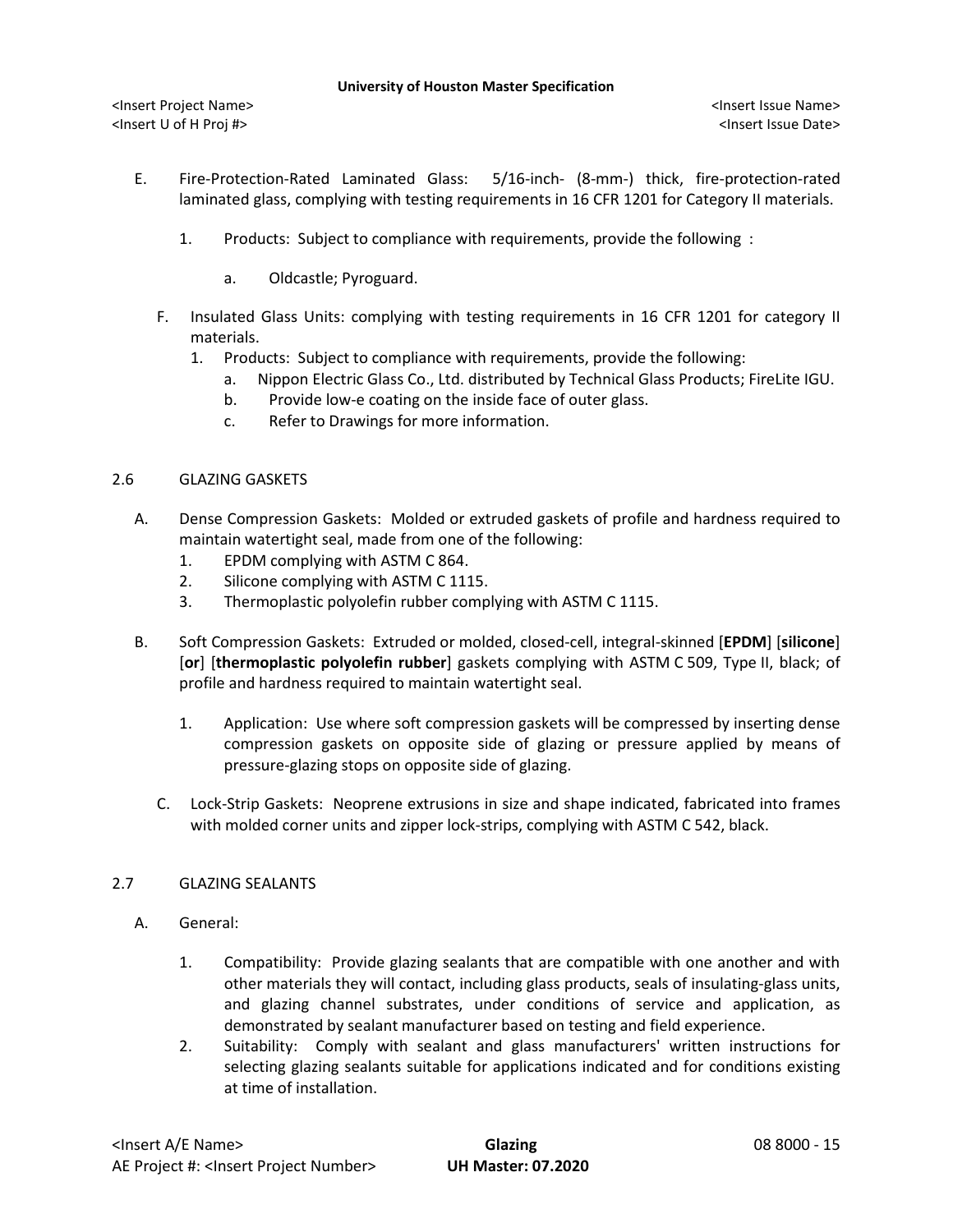<Insert Project Name> <Insert Issue Name> <Insert U of H Proj #> <Insert Issue Date>

- 3. Sealants used inside the weatherproofing system, shall have a VOC content of not more than 250 g/L when calculated according to 40 CFR 59, Subpart D (EPA Method 24).
- 4. Sealants used inside the weatherproofing system shall comply with the testing and product requirements of the California Department of Health Services' "Standard Practice for the Testing of Volatile Organic Emissions from Various Sources Using Small-Scale Environmental Chambers."
- 5. Colors of Exposed Glazing Sealants: As selected by Architect from manufacturer's full range.
- B. Glazing Sealant: Neutral-curing silicone glazing sealant complying with ASTM C 920, Type S, Grade NS, Class 50, Use NT.
	- 1. [Products:](http://www.specagent.com/LookUp/?ulid=175&mf=04&src=wd) Subject to compliance with requirements, provide one of the following :
		- a. [Dow Corning Corporation;](http://www.specagent.com/LookUp/?uid=123456814432&mf=04&src=wd) 795 .
		- b. [GE Advanced Materials -](http://www.specagent.com/LookUp/?uid=123456814433&mf=04&src=wd) Silicones; SilPruf SCS2000.
		- c. [Tremco Incorporated;](http://www.specagent.com/LookUp/?uid=123456814438&mf=04&src=wd) Spectrem 2.
- C. Glazing Sealants for Fire-Rated Glazing Products: Products that are approved by testing agencies that listed and labeled fire-resistant glazing products with which they are used for applications and fire-protection ratings indicated.

### 2.8 GLAZING TAPES

- A. Back-Bedding Mastic Glazing Tapes: Preformed, butyl-based, 100 percent solids elastomeric tape; nonstaining and nonmigrating in contact with nonporous surfaces; with or without spacer rod as recommended in writing by tape and glass manufacturers for application indicated; and complying with ASTM C 1281 and AAMA 800 for products indicated below:
	- 1. AAMA 804.3 tape, where indicated
	- 2. AAMA 806.3 tape, for glazing applications in which tape is subject to continuous pressure.
	- 3. AAMA 807.3 tape, for glazing applications in which tape is not subject to continuous pressure.
- B. Expanded Cellular Glazing Tapes: Closed-cell, PVC foam tapes; factory coated with adhesive on both surfaces; and complying with AAMA 800 for the following types:
	- 1. AAMA 810.1, Type 1, for glazing applications in which tape acts as the primary sealant.
	- 2. AAMA 810.1, Type 2, for glazing applications in which tape is used in combination with a full bead of liquid sealant.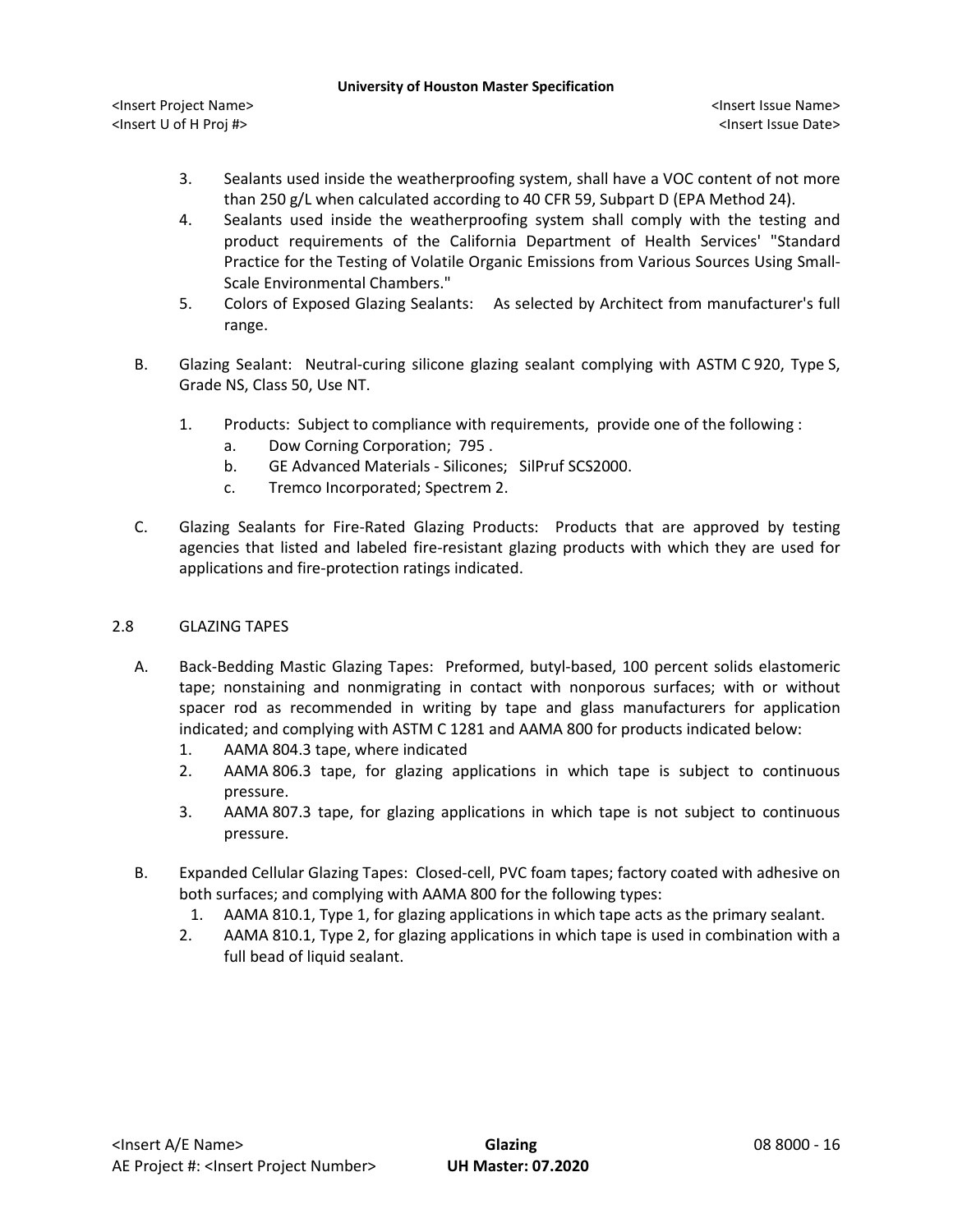## 2.9 MISCELLANEOUS GLAZING MATERIALS

- A. General: Provide products of material, size, and shape complying with referenced glazing standard, requirements of manufacturers of glass and other glazing materials for application indicated, and with a proven record of compatibility with surfaces contacted in installation.
- B. Cleaners, Primers, and Sealers: Types recommended by sealant or gasket manufacturer.
- C. Setting Blocks: Elastomeric material with a Shore, Type A durometer hardness of 85, plus or minus 5.
- D. Spacers: Elastomeric blocks or continuous extrusions of hardness required by glass manufacturer to maintain glass lites in place for installation indicated.
- E. Edge Blocks: Elastomeric material of hardness needed to limit glass lateral movement (side walking).
- F. Cylindrical Glazing Sealant Backing: ASTM C 1330, Type O (open-cell material), of size and density to control glazing sealant depth and otherwise produce optimum glazing sealant performance.
- G. Perimeter Insulation for Fire-Resistive Glazing: Product that is approved by testing agency that listed and labeled fire-resistant glazing product with which it is used for application and fireprotection rating indicated.

### 2.10 FABRICATION OF GLAZING UNITS

- A. Fabricate glazing units in sizes required to fit openings indicated for Project, with edge and face clearances, edge and surface conditions, and bite complying with written instructions of product manufacturer and referenced glazing publications, to comply with system performance requirements.
- B. Clean-cut or flat-grind vertical edges of butt-glazed monolithic lites to produce square edges with slight chamfers at junctions of edges and faces.
- C. Grind smooth and polish exposed glass edges and corners.

Revise five articles below to suit Project. Retain requirements in "Glass Products" Article that reference glass standards, but do not duplicate requirements retained in that article.

Copy paragraphs in the five articles if needed and re-edit them to suit Project.

Insert number to complete drawing designations. Use these designations on Drawings to show where each glass type is required.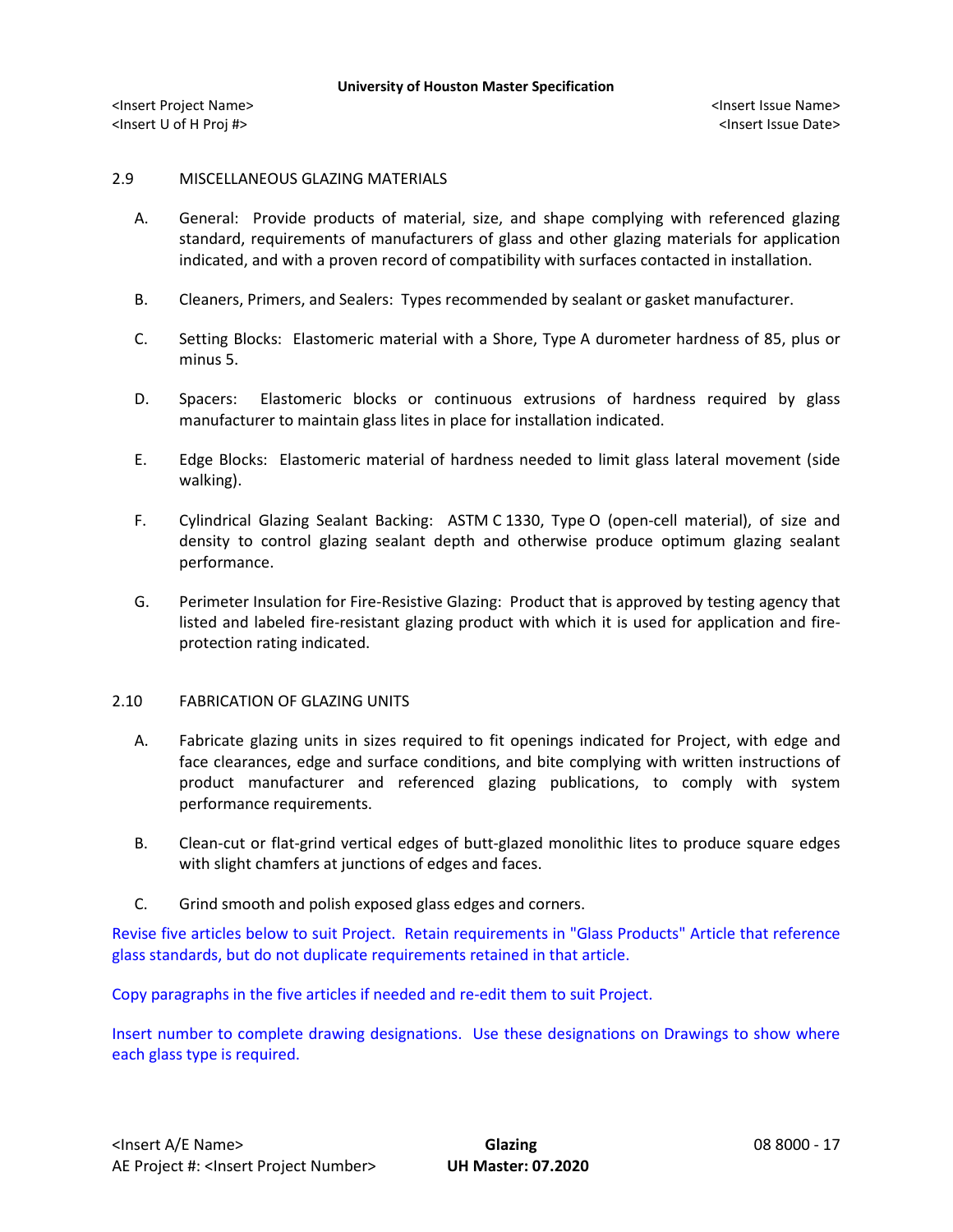## 2.11 MONOLITHIC-GLASS TYPES

- A. Glass Type FG-1: Clear heat-strengthened float glass.
	- 1. Thickness: 6.0 mm.
- B. Glass Type FG-2: Clear fully tempered float glass.
	- 1. Thickness: 6.0 mm.
	- 2. Provide safety glazing labeling.
- C. Glass Type SG-1: Ceramic-coated spandrel glass, heat-strengthened float glass.
	- 1. Thickness: 6.0 mm.
	- 2. Coating Location: Second surface.
	- 3. Winter Nighttime U-Factor: 1.02 maximum.
	- 4. Summer Daytime U-Factor: 0.93 maximum.

Requirement in subparagraph below is optional in ASTM C 1048 and is not required by the IBC.

5. Fallout Resistance (optional): Passes fallout-resistance test in ASTM C 1048 for an assembly of glass and adhered reinforcing material.

### 2.12 LAMINATED-GLASS TYPES

- A. Glass Type LG-1: Clear laminated glass with two plies of heat-strengthened float glass .
	- 1. Thickness of Each Glass Ply: 3.0 mm.
	- 2. Interlayer Thickness: 0.030 inch (0.76 mm) minimum, or thickness as needed to comply with requirements.
	- 3. Provide safety glazing labeling.

## 2.13 INSULATING-GLASS TYPES

- A. Glass Type IG-1: Low-e-coated, clear insulating glass.
	- 1. Overall Unit Thickness: 1 inch (25 mm).
	- 2. Thickness of Each Glass Lite: 6.0 mm.
	- 3. Outdoor Lite: Heat-strengthened float glass.
	- 4. Interspace Content: Air or Argon.
	- 5. Indoor Lite: Heat-strengthened float glass.
	- 6. Low-E Coating: Sputtered on second or third surface.
	- 7. Visible Light Transmittance: 51 percent minimum.
	- 8. Winter U-Value: 0.29 maximum.
	- 9. Summer U-Value: 0.27 maximum.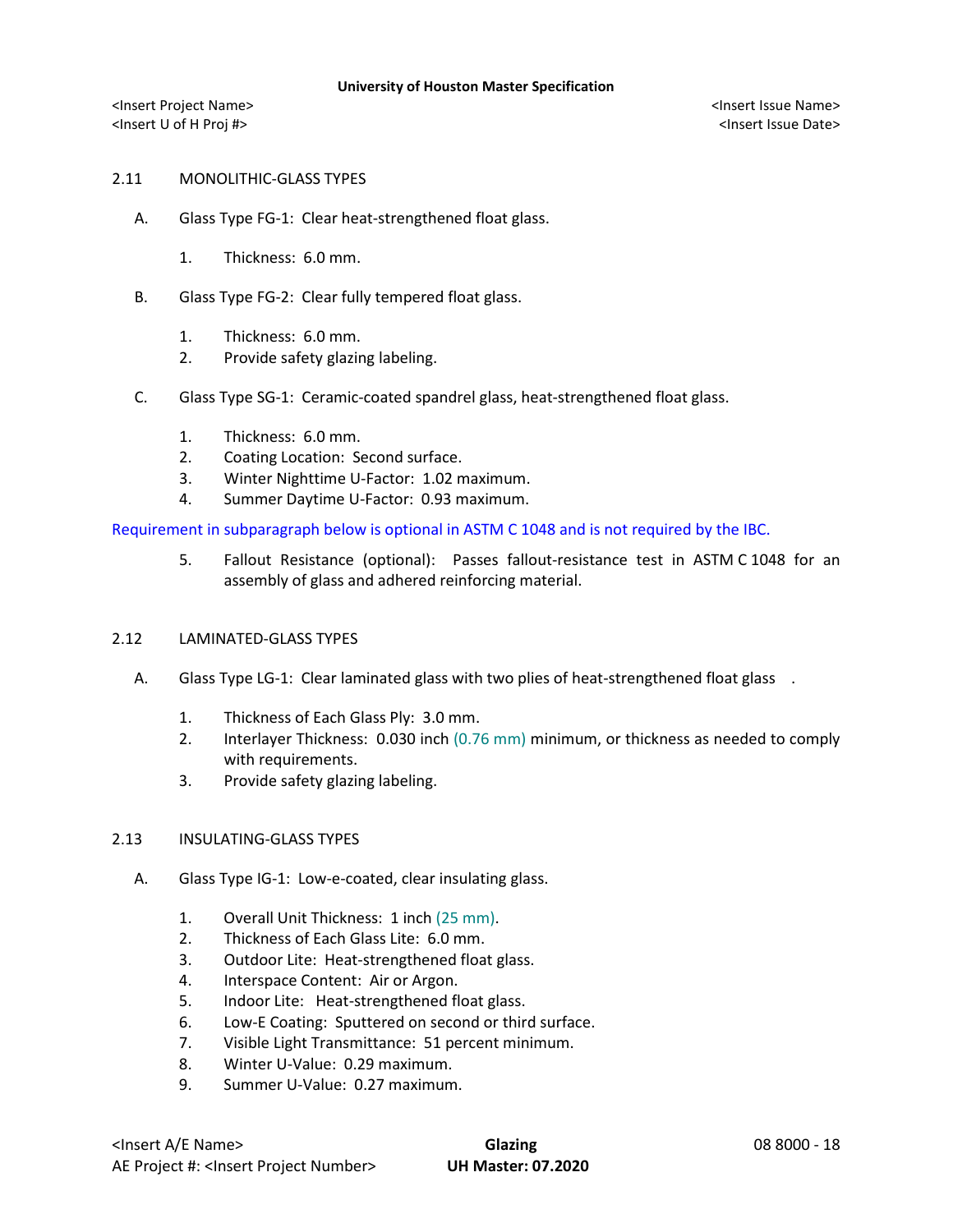<Insert Project Name> <Insert Issue Name> <Insert U of H Proj #> <Insert Issue Date>

- 10. Solar Heat Gain Coefficient: 0.23 maximum.
- B. Glass Type IG-2: Ceramic-coated, insulating spandrel glass.
	- 1. Overall Unit Thickness: 1 inch (25 mm).
	- 2. Thickness of Each Glass Lite: 6.0 mm.
	- 3. Outdoor Lite: Heat-strengthened float glass.
	- 4. Interspace Content: Air or Argon.
	- 5. Indoor Lite: Heat-strengthened float glass.
	- 6. Coating Location: Fourth surface.
	- 7. Winter Nighttime U-Factor: 0.47 maximum.
	- 8. Summer Daytime U-Factor: 0.50 maximum.

# 2.14 INSULATING-LAMINATED-GLASS TYPES

Glass types in this article are primarily for sloped glazing and glazing that is required to be windbornedebris-impact resistant.

- A. Glass Type [**GL-**<**#**>]: Clear insulating laminated glass.
	- 1. Overall Unit Thickness: [**1-3/16 inch (30 mm)**] [**1 inch (25 mm)**] [**3/4 inch (19 mm)**] <**insert dimension**>.
	- 2. Thickness of Outdoor Lite: [**3.0 mm**] [**4.0 mm**] [**5.0 mm**] [**6.0 mm**] <**Insert thickness designation**>.
	- 3. Outdoor Lite: [**Heat-strengthened float glass**] [**Fully tempered float glass**].
	- 4. Interspace Content: [**Air**] [**Argon**].
	- 5. Indoor Lite: Clear laminated glass with two plies of [**float glass**] [**heat-strengthened float glass**] [**fully tempered float glass**].
		- a. Thickness of Each Glass Ply: [**3.0 mm**] [**4.0 mm**] [**5.0 mm**] [**6.0 mm**] [**As indicated**] <**Insert thickness designation**>.
		- b. Interlayer Thickness: [**0.030 inch (0.76 mm)**] [**0.060 inch (1.52 mm)**] [**0.090 inch (2.29 mm)**].
	- 6. Winter Nighttime U-Factor: <**Insert value**> maximum.
	- 7. Summer Daytime U-Factor: <**Insert value**> maximum.
	- 8. Solar Heat Gain Coefficient: <**Insert value**> maximum.

# Retain subparagraph below if required.

- 9. Provide safety glazing labeling.
- B. Glass Type [**GL-**<**#**>]: Low-e-coated, clear insulating laminated glass.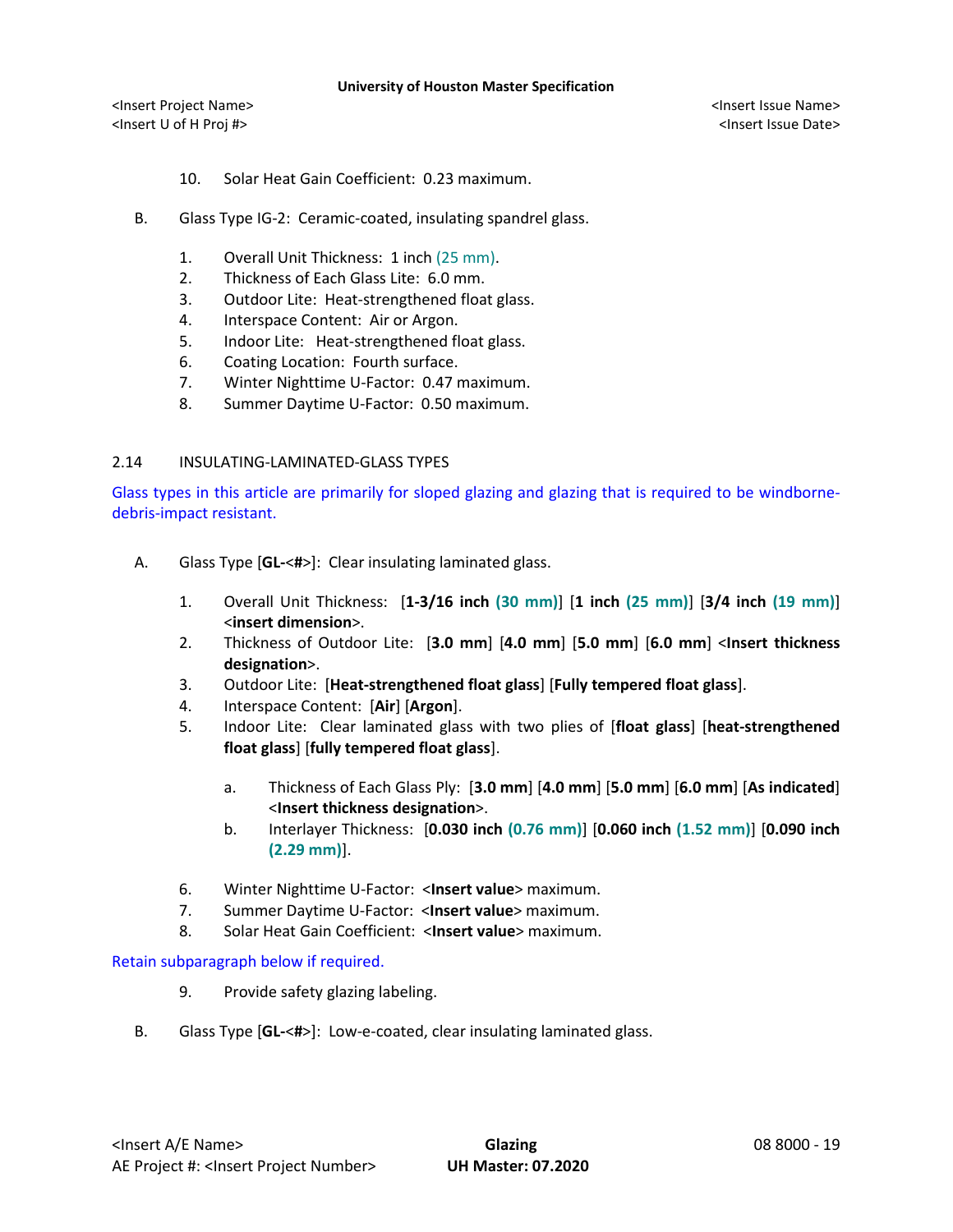- 1. Overall Unit Thickness: [**1-3/16 inch (30 mm)**] [**1 inch (25 mm)**] [**3/4 inch (19 mm)**] <**insert dimension**>.
- 2. Thickness of Outdoor Lite: [**3.0 mm**] [**4.0 mm**] [**5.0 mm**] [**6.0 mm**] <**Insert thickness designation**>.
- 3. Outdoor Lite: [**Heat-strengthened float glass**] [**Fully tempered float glass**].
- 4. Interspace Content: [**Air**] [**Argon**].
- 5. Indoor Lite: Clear laminated glass with two plies of [**float glass**] [**heat-strengthened float glass**] [**fully tempered float glass**].
	- a. Thickness of Each Glass Ply: [**3.0 mm**] [**4.0 mm**] [**5.0 mm**] [**6.0 mm**] [**As indicated**] <**Insert thickness designation**>.
	- b. Interlayer Thickness: [**0.030 inch (0.76 mm)**] [**0.060 inch (1.52 mm)**] [**0.090 inch (2.29 mm)**].
- 6. Low-E Coating: [**Pyrolytic on second**] [**Pyrolytic on third**] [**Sputtered on second**] [**Sputtered on third**] [**Pyrolytic or sputtered on second or third**] surface.
- 7. Visible Light Transmittance: <**Insert value**> percent minimum.
- 8. Winter Nighttime U-Factor: <**Insert value**> maximum.
- 9. Summer Daytime U-Factor: <**Insert value**> maximum.
- 10. Solar Heat Gain Coefficient: <**Insert value**> maximum.

# Retain subparagraph below if required.

11. Provide safety glazing labeling.

# 2.15 FIRE-PROTECTION-RATED GLAZING TYPES

- A. Glass Type FPG-1: 20-minute fire-rated glazing with hose-stream test; monolithic ceramic glazing .
- B. Glass Type FPG-2: 45-minute, 60-minute or 90-minute fire-rated glazing; film-faced ceramic glazing or laminated ceramic glazing.
	- 1. Provide safety glazing labeling.

# PART 3 - EXECUTION

# 3.1 EXAMINATION

- A. Examine framing, glazing channels, and stops, with Installer present, for compliance with the following:
	- 1. Manufacturing and installation tolerances, including those for size, squareness, and offsets at corners.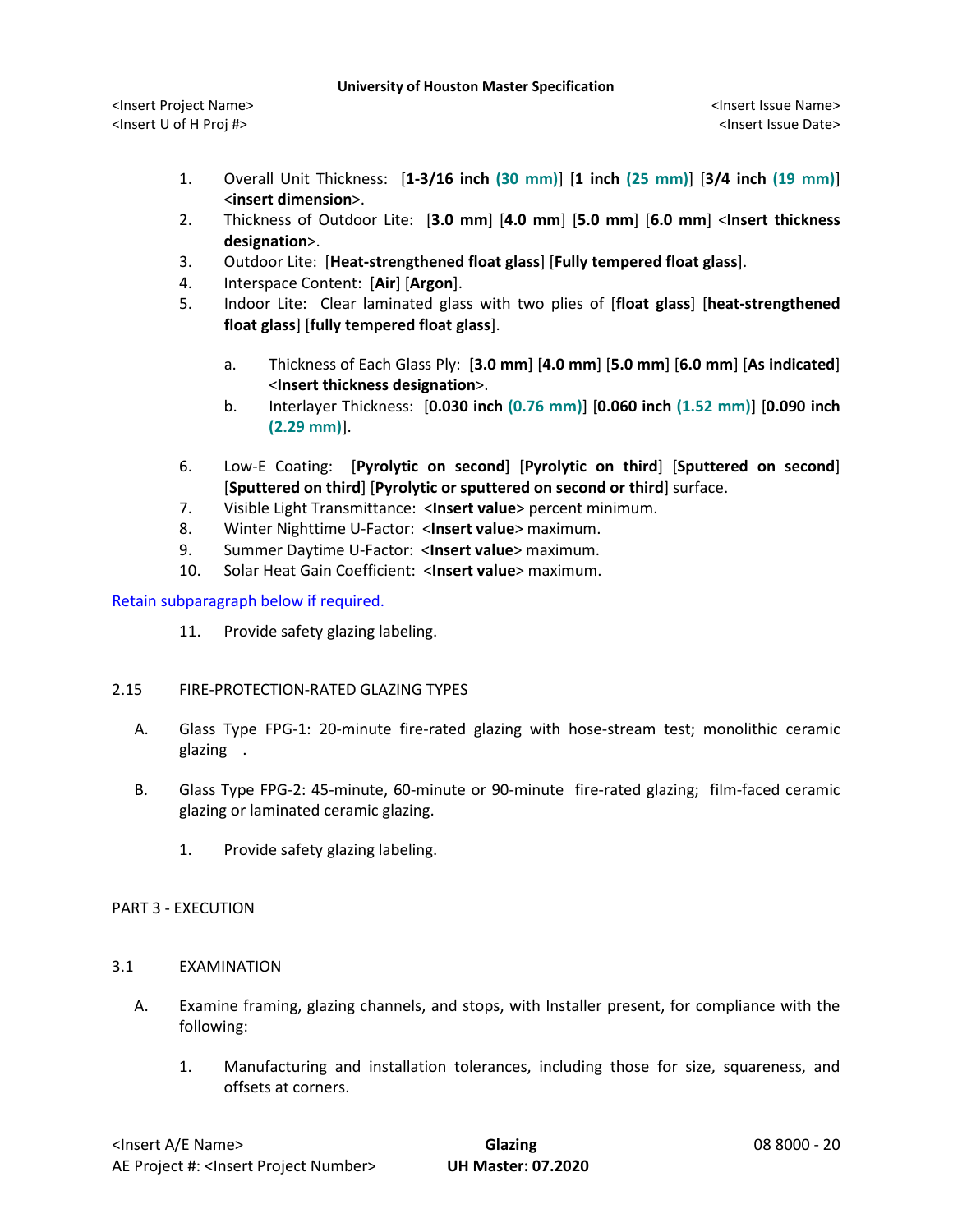<Insert Project Name> <Insert Issue Name> <Insert U of H Proj #> <Insert Issue Date>

- 2. Presence and functioning of weep systems.
- 3. Minimum required face and edge clearances.
- 4. Effective sealing between joints of glass-framing members.
- B. Proceed with installation only after unsatisfactory conditions have been corrected.

## 3.2 PREPARATION

- A. Clean glazing channels and other framing members receiving glass immediately before glazing. Remove coatings not firmly bonded to substrates.
- B. Examine glazing units to locate exterior and interior surfaces. Label or mark units as needed so that exterior and interior surfaces are readily identifiable. Do not use materials that will leave visible marks in the completed work.

## 3.3 GLAZING, GENERAL

- A. Comply with combined written instructions of manufacturers of glass, sealants, gaskets, and other glazing materials, unless more stringent requirements are indicated, including those in referenced glazing publications.
- B. Adjust glazing channel dimensions as required by Project conditions during installation to provide necessary bite on glass, minimum edge and face clearances, and adequate sealant thicknesses, with reasonable tolerances.
- C. Protect glass edges from damage during handling and installation. Remove damaged glass from Project site and legally dispose of off Project site. Damaged glass is glass with edge damage or other imperfections that, when installed, could weaken glass and impair performance and appearance.
- D. Apply primers to joint surfaces where required for adhesion of sealants, as determined by preconstruction testing.
- E. Install setting blocks in sill rabbets, sized and located to comply with referenced glazing publications, unless otherwise required by glass manufacturer. Set blocks in thin course of compatible sealant suitable for heel bead.
- F. Do not exceed edge pressures stipulated by glass manufacturers for installing glass lites.
- G. Provide spacers for glass lites where length plus width is larger than 50 inches (1270 mm).
	- 1. Locate spacers directly opposite each other on both inside and outside faces of glass. Install correct size and spacing to preserve required face clearances, unless gaskets and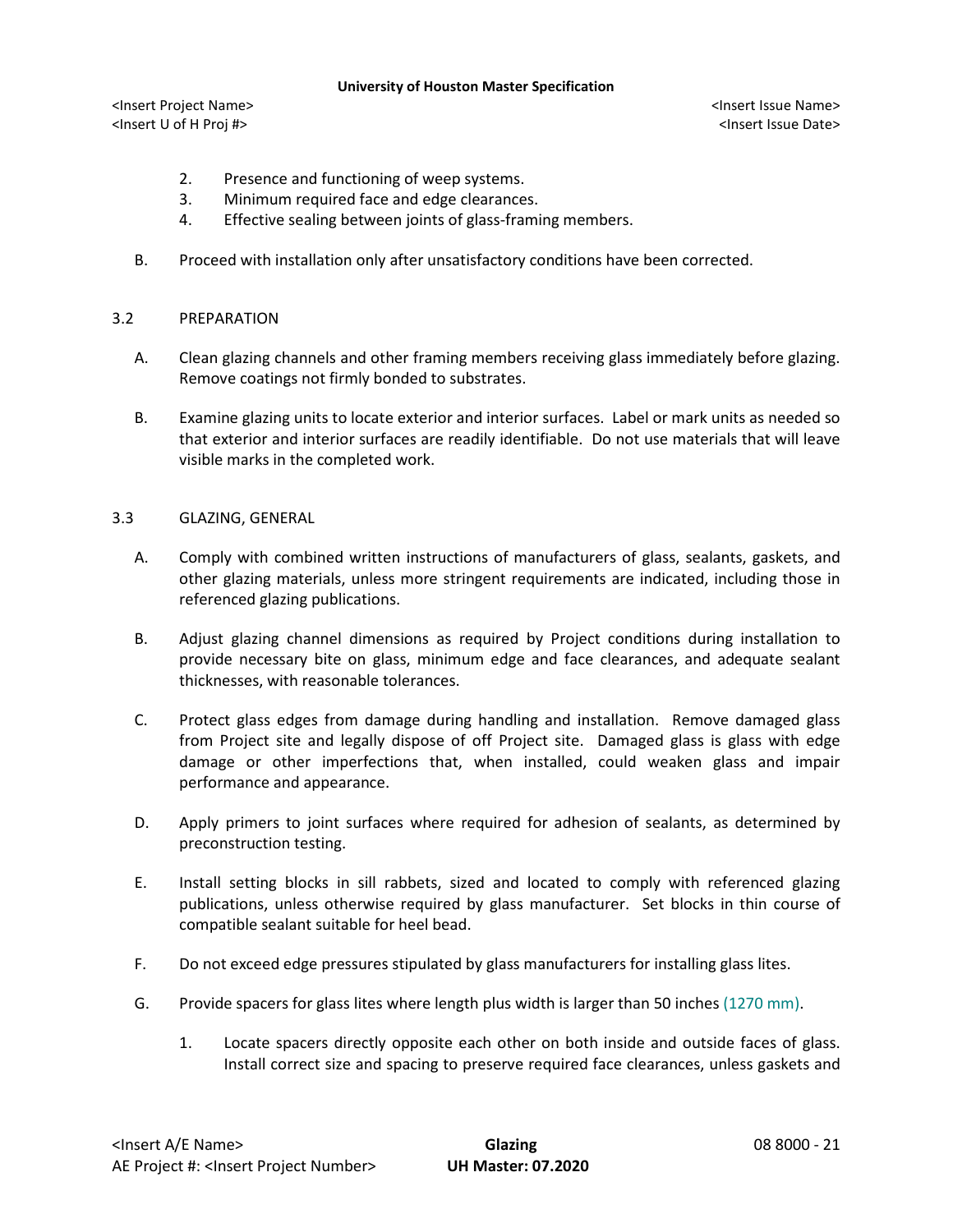<Insert Project Name> <Insert Issue Name> <Insert U of H Proj #> <Insert Issue Date>

glazing tapes are used that have demonstrated ability to maintain required face clearances and to comply with system performance requirements.

- 2. Provide 1/8-inch (3-mm) minimum bite of spacers on glass and use thickness equal to sealant width. With glazing tape, use thickness slightly less than final compressed thickness of tape.
- H. Provide edge blocking where indicated or needed to prevent glass lites from moving sideways in glazing channel, as recommended in writing by glass manufacturer and according to requirements in referenced glazing publications.
- I. Set glass lites in each series with uniform pattern, draw, bow, and similar characteristics.
- J. Set glass lites with proper orientation so that coatings face exterior or interior as specified.

Retain both paragraphs below if glazing with wedge-shaped gaskets is required for Project.

- K. Where wedge-shaped gaskets are driven into one side of channel to pressurize sealant or gasket on opposite side, provide adequate anchorage so gasket cannot walk out when installation is subjected to movement.
- L. Square cut wedge-shaped gaskets at corners and install gaskets in a manner recommended by gasket manufacturer to prevent corners from pulling away; seal corner joints and butt joints with sealant recommended by gasket manufacturer.

# 3.4 TAPE GLAZING

- A. Position tapes on fixed stops so that, when compressed by glass, their exposed edges are flush with or protrude slightly above sightline of stops.
- B. Install tapes continuously, but not necessarily in one continuous length. Do not stretch tapes to make them fit opening.
- C. Cover vertical framing joints by applying tapes to heads and sills first and then to jambs. Cover horizontal framing joints by applying tapes to jambs and then to heads and sills.
- D. Place joints in tapes at corners of opening with adjoining lengths butted together, not lapped. Seal joints in tapes with compatible sealant approved by tape manufacturer.
- E. Do not remove release paper from tape until right before each glazing unit is installed.

Delete first paragraph below if not required, or qualify by adding "where indicated" and show locations on Drawings.

F. Apply heel bead of elastomeric sealant.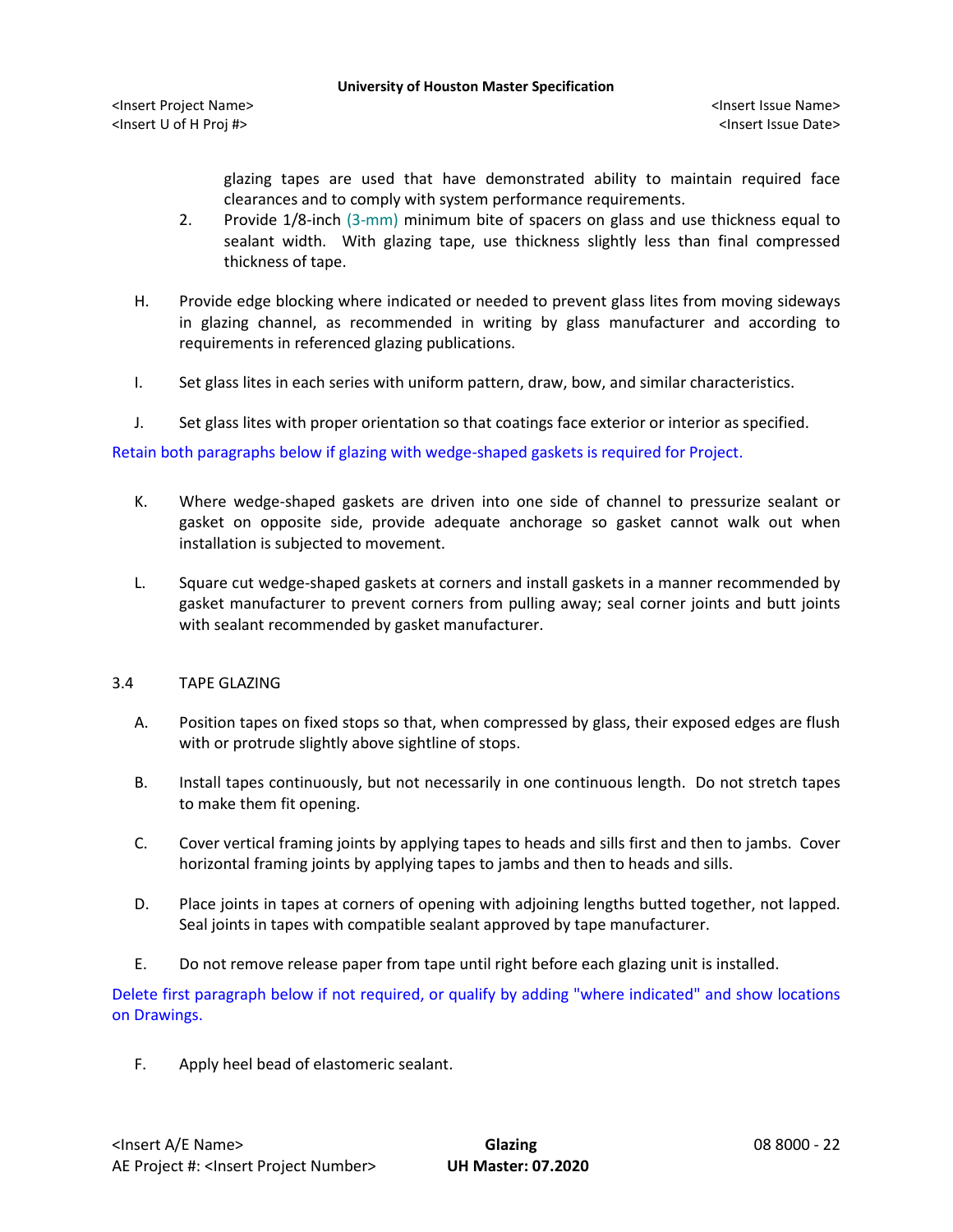<Insert Project Name> <Insert Issue Name> <Insert U of H Proj #> <Insert Issue Date>

G. Center glass lites in openings on setting blocks and press firmly against tape by inserting dense compression gaskets formed and installed to lock in place against faces of removable stops. Start gasket applications at corners and work toward centers of openings.

Delete paragraph below if not applicable or revise; it assumes fixed stop is located on exterior.

H. Apply cap bead of elastomeric sealant over exposed edge of tape.

### 3.5 GASKET GLAZING (DRY)

- A. Cut compression gaskets to lengths recommended by gasket manufacturer to fit openings exactly, with allowance for stretch during installation.
- B. Insert soft compression gasket between glass and frame or fixed stop so it is securely in place with joints miter cut and bonded together at corners.
- C. Installation with Drive-in Wedge Gaskets: Center glass lites in openings on setting blocks and press firmly against soft compression gasket by inserting dense compression gaskets formed and installed to lock in place against faces of removable stops. Start gasket applications at corners and work toward centers of openings. Compress gaskets to produce a weathertight seal without developing bending stresses in glass. Seal gasket joints with sealant recommended by gasket manufacturer.
- D. Installation with Pressure-Glazing Stops: Center glass lites in openings on setting blocks and press firmly against soft compression gasket. Install dense compression gaskets and pressureglazing stops, applying pressure uniformly to compression gaskets. Compress gaskets to produce a weathertight seal without developing bending stresses in glass. Seal gasket joints with sealant recommended by gasket manufacturer.
- E. Install gaskets so they protrude past face of glazing stops.

### 3.6 SEALANT GLAZING (WET)

- A. Install continuous spacers, or spacers combined with cylindrical sealant backing, between glass lites and glazing stops to maintain glass face clearances and to prevent sealant from extruding into glass channel and blocking weep systems until sealants cure. Secure spacers or spacers and backings in place and in position to control depth of installed sealant relative to edge clearance for optimum sealant performance.
- B. Force sealants into glazing channels to eliminate voids and to ensure complete wetting or bond of sealant to glass and channel surfaces.
- C. Tool exposed surfaces of sealants to provide a substantial wash away from glass.